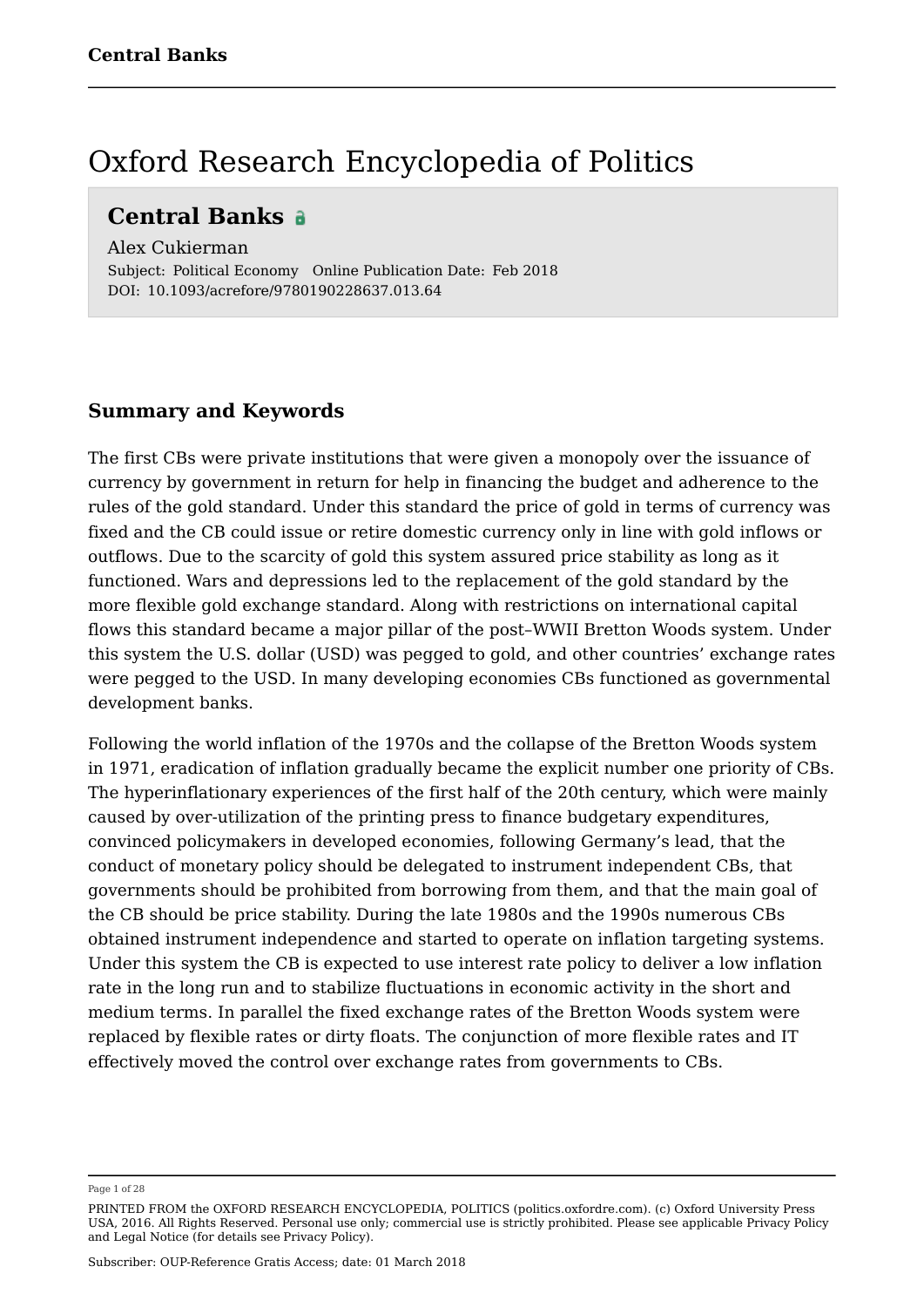The global financial crisis reminded policymakers that, of all public institutions, the CB has a comparative advantage in swiftly preventing the crisis from becoming a generalized panic that would seriously cripple the financial system. The crisis precipitated the financial stability motive into the forefront of CBs' policy concerns and revived the explicit recognition of the lender of last resort function of the CB in the face of shocks to the financial system. Although the financial stability objective appeared in CBs' charters, along with the price stability objective, also prior to the crisis, the crisis highlighted the critical importance of the supervisory and regulatory functions of CBs and other regulators. An important lesson from the crisis was that micro-prudential supervision and regulation should be supplemented with macro-prudential regulation and that the CB is the choice institution to perform this function. The crisis led CBs of major developed economies to reduce their policy rates to zero (and even to negative values in some cases) and to engage in large-scale asset purchases that bloat their balance sheets to this day. It also induced CBs of small open economies to supplement their interest rate policies with occasional foreign exchange interventions.

Keywords: gold standard, monetary independence, inflation targeting, macro-prudential, zero lower bound, quantitative easing

### **Introduction**

Currently central banks (CBs) are, by historical standards, relatively autonomous public institutions in charge of monetary policy, price and financial stability, issuance of the currency, and, in many but not all countries, regulation and supervision of the banking system. Following the world inflation of the 1970s and the collapse of the Bretton Woods system in 1971, inflation gradually became the explicit number one priority of CBs. The global financial crisis (GFC), the ensuing stagnation, and recent deflationary pressures shifted some of the current focus back to financial stability and growth. Since they first appeared the functions, the independence, and the expectations from CBs changed substantially as technology, economic ideas, and outstanding economics and political challenges evolved over time.

The oldest CBs are the Riksbank (Sweden's CB) and the bank of England (BoE). Both started operations during the second half of the 17th century in order to act as bankers and debt managers for government and to provide a stable and flexible currency. The BoE Charter Act of 1844 gave the bank a formal monopoly on issuing notes. Mindful of the inflation that could result from the unrestrained issue of banknotes the Act prevented the bank from issuing new notes that were not matched by an increase in its gold reserve. The profits (or seignorage) from the note issue were to be paid to the Treasury. The Act provided a legal basis for the gold standard that, excluding periods of wars, assured price stability at least until the outbreak of World War I in 1914. It also provided a benchmark

Page 2 of 28

PRINTED FROM the OXFORD RESEARCH ENCYCLOPEDIA, POLITICS (politics.oxfordre.com). (c) Oxford University Press USA, 2016. All Rights Reserved. Personal use only; commercial use is strictly prohibited. Please see applicable Privacy Policy and Legal Notice (for details see Privacy Policy).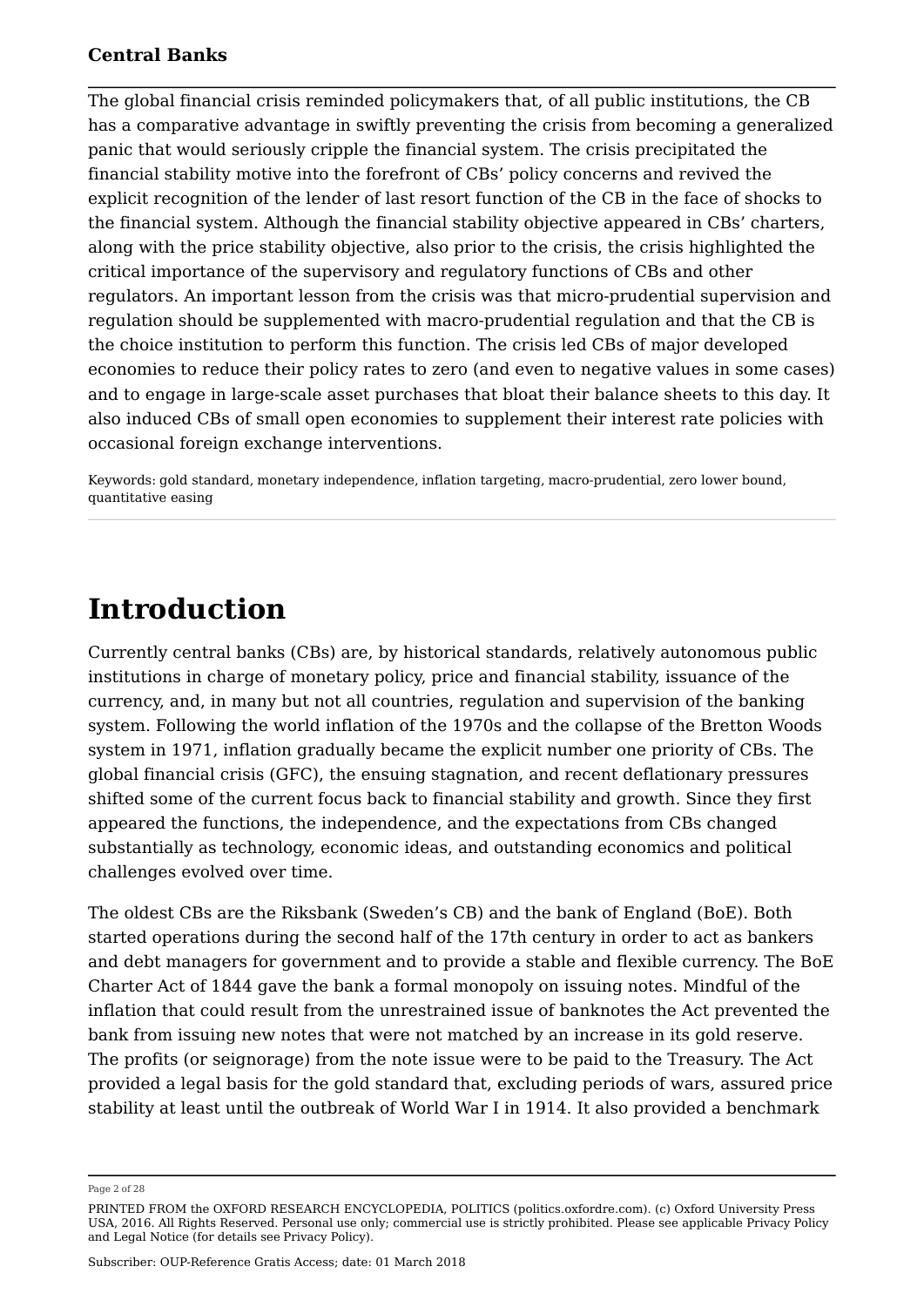for the inter-wars gold exchange standard and the post–World War II Bretton Woods system. Sweden introduced the gold standard in 1873.

CBs originally came into being in order to facilitate the financing of government expenditures, particularly during wars, and to provide a flexible and stable currency. The provision of a stable currency requires financial as well as price stability. When the former was compromised by periodic financial crises and bank runs, CBs, in their capacity as monopoly providers of currency, came to the rescue. As a matter of fact, the founding of the Federal Reserve in 1913 was largely motivated by a desire to avoid financial panics, bank failures, and the associated violent fluctuations in interest rates.<sup>1</sup> In modern economies currency is provided by the CB as well as by private banks. The use of public funds to prevent bank failures is based on the view that currency is a public good. But the use of public money to prevent financial failures encourages excessive risk taking and is costly to taxpayers. A widely accepted principle to efficiently deal with this tradeoff is the Bagehot (1873) rule.

According to this more than century-old rule, in order to prevent an impending financial crisis, a CB should provide fully collateralized funds to illiquid financial institutions provided they are solvent. But it should not lend to insolvent institutions because such institutions are going to fail anyway. Lending to such institutions will only transfer their losses to the CB, and ultimately to taxpayers, without changing their ultimate fate. Although Bagehot's principle makes good sense, its practical application is complicated by the fact that it is usually hard to know in advance whether illiquidity problems are due to temporary reasons or to persistent insolvency problems. Moreover, as vividly illustrated by the recent GFC, a self-fulfilling financial panic may transform an initially illiquid but solvent financial institution into an insolvent one. 2

During the first half of the 20th century, stability of the payment system was often compromised by high inflation caused by money financing of government expenditures particularly during and around wars. An extreme case is the post–WWI German hyperinflation that was fueled by the German government's extreme reliance on seignorage revenues.<sup>3</sup> An important lesson learned from this and similar inflationary episodes was that there often is a tradeoff between using CB money to finance the budget and stability of the currency. 4

This led more than half a century later to the wholesale interdictions of financing public budgets by means of borrowing from the CB. The prohibition on CB lending to the government is currently one of the basic pillars of the central bank independence (CBI) revolution that, in most countries, occurred between the mid-1980s and the beginning of the 21st century.<sup>5</sup> Thus, although one of the main original functions of CBs was to facilitate government finances, this objective was largely abandoned in order to safeguard price stability. The fact that the post–WWII German Bundesbank was one of the first CBs to implement CBI is not accidental. Support of the German public for CBI and the associated separation between money creation and financing of the government

Page 3 of 28

PRINTED FROM the OXFORD RESEARCH ENCYCLOPEDIA, POLITICS (politics.oxfordre.com). (c) Oxford University Press USA, 2016. All Rights Reserved. Personal use only; commercial use is strictly prohibited. Please see applicable Privacy Policy and Legal Notice (for details see Privacy Policy).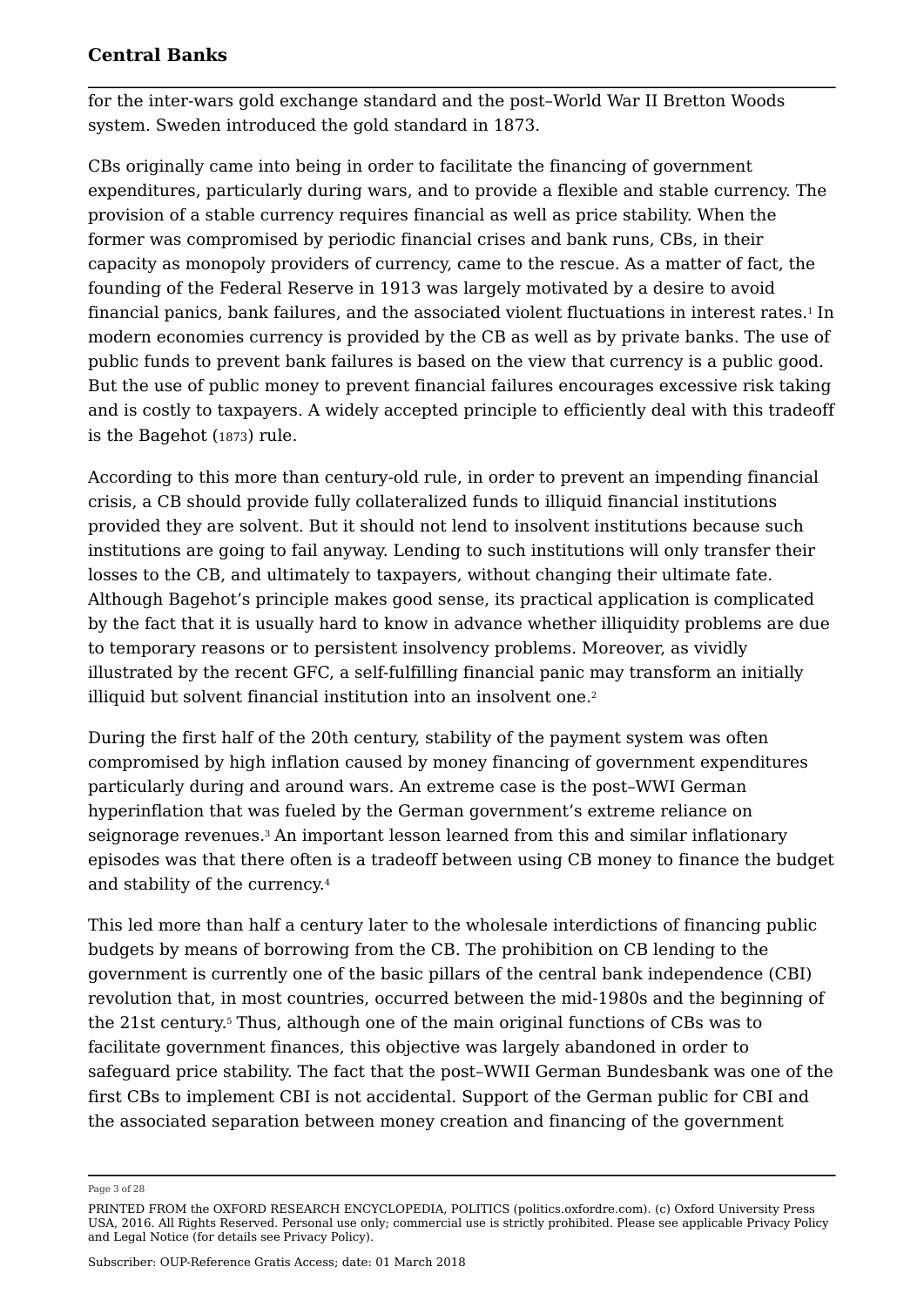budget was fueled by painful memories of major hyperinflationary episodes, one after WWI and the other after WWII.

# **The Gold Standard**

The early evolution of central banking was intimately linked to the gold standard. Under the gold standard the main function of the CB was to issue and retire paper money at a fixed price of gold. Due to the natural scarcity of gold this system assured long-term price stability and, excluding times of war when the standard was abandoned, prevented governments from borrowing at the CB. The monetary policies and the current accounts of countries that adhered to the gold standard were automatically linked through international trade and gold flows. A country with a current account deficit would lose gold to a surplus country. Under the rules of the gold standard the CB of the deficit country would retire notes leading to shrinkage of the money supply and deflation in that country. The gold inflow would force the CB of the surplus country to expand the money supply leading to inflation. As a consequence the deficit country would gradually become more competitive relatively to the surplus country reversing the original deficits and surpluses. This equilibrating process is known as the Hume price-specie flow mechanism.

In practice, during the heydays of the gold standard, the equilibrating process also operated to a large extent through the capital account. The shrinkage in the money supply due to the outflow of gold would raise the interest rate in the deficit country, inducing an inflow of capital that would reverse a substantial part of the gold outflow. The opposite would happen in the surplus country. Its interest rate would decrease due to the monetary expansion triggered by the gold inflow. This would lead to capital outflows that reversed some of the initial gold inflow of the surplus country. Thus, under the gold standard, current account imbalances were offset by equilibrating mechanisms that operated through the capital account as well as through differential changes in economic activities and the price levels of the two economies.

This hybrid equilibrating mechanism operates even in the absence of a gold coverage under a system in which CBs are committed to fixed pegs because the crucial factor is the commitment to fixed exchange rates. During the 19th century and the early 20th century this commitment was achieved by means of gold coverage. But, as demonstrated by the existence of long-lasting fixed pegs like the Hong Kong peg to the U.S. dollar (USD) and the irrevocably fixed exchange rates between members of a monetary union like the Euro Area (EA) it can be achieved also in its absence.

The automaticity of the gold standard made it an attractive device for maintaining price stability at the price of preventing governments from using the printing press as a source of finance for the budget. But during war times and major economic upheavals this constraint was deemed too costly by most governments and the gold standard was abandoned and reestablished several years later, often in watered down form. Thus after

Page 4 of 28

PRINTED FROM the OXFORD RESEARCH ENCYCLOPEDIA, POLITICS (politics.oxfordre.com). (c) Oxford University Press USA, 2016. All Rights Reserved. Personal use only; commercial use is strictly prohibited. Please see applicable Privacy Policy and Legal Notice (for details see Privacy Policy).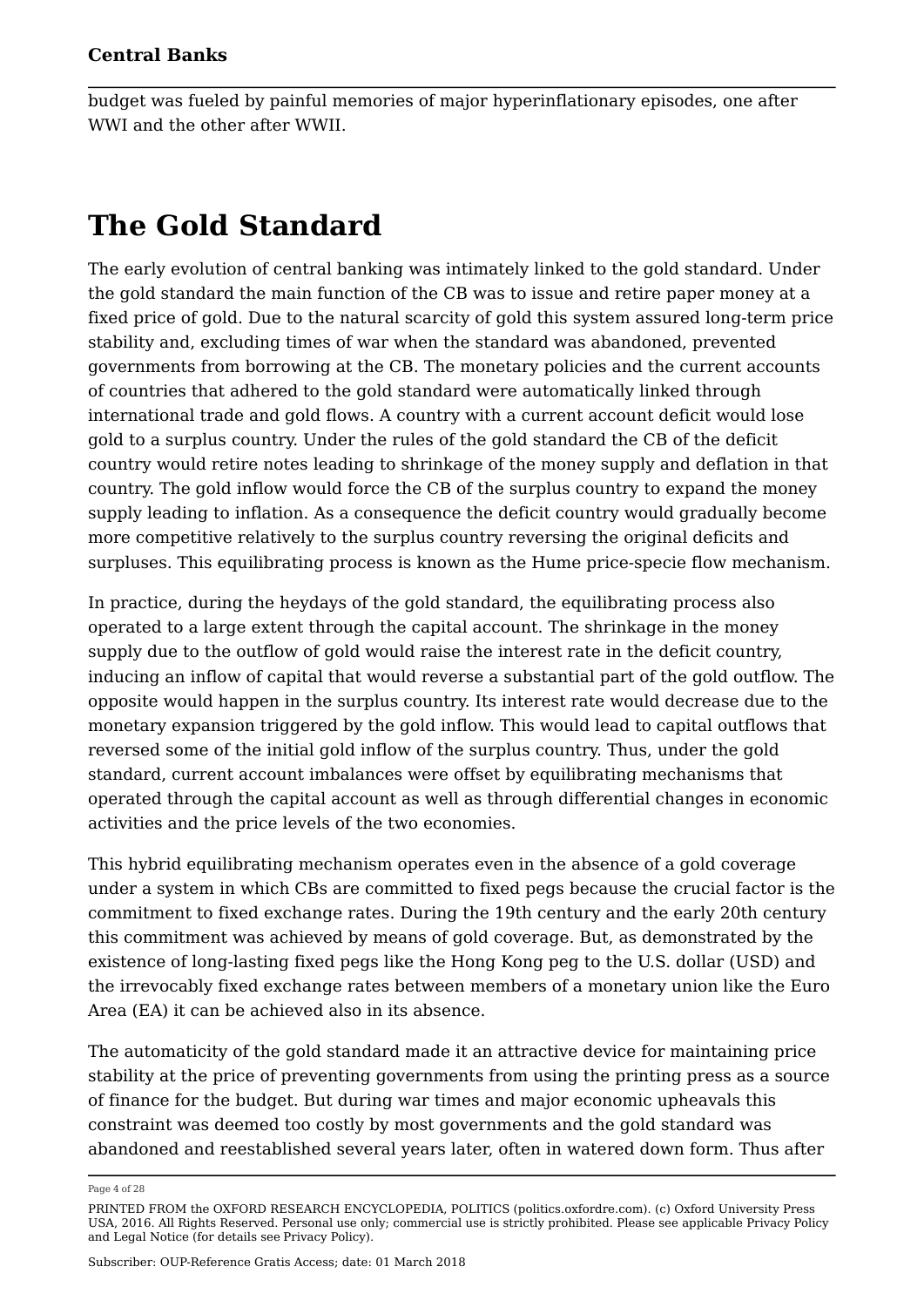more than half a century Britain went off the gold standard with the outbreak of WWI in 1914. The intellectual appeal and good experience of the gold standard during pre–WWI normal times motivated Governor of the Bank of England, Montagu Norman, to attempt to restore it in the postwar period. But, having lost a large part of its gold reserves to the United States, Britain needed the cooperation of the United States to achieve this objective.

### **The Gold Exchange Standard**

With the close involvement of Benjamin Strong, the powerful president of the Federal Reserve Bank of New York, Britain and the United States reestablished in 1925 a modified version of the gold standard, known as the gold exchange standard, at the prewar parity with gold. Under this standard, the U.S. dollar (USD) would, de facto, act as the ultimate backing for the inflated currencies of Britain, the rest of Europe, and the world. Britain, in particular, would keep its reserves not in gold, as it had before 1914, but mainly in USD, while the countries of Continental Europe, still struggling with the after-effects of the war, would keep their reserves, not in gold, but in sterling. This new scheme, in effect, permitted Britain to pyramid its inflated currency, sterling, and its credit, on top of dollars, while British client states could pyramid their currencies in turn, on top of sterling. It meant in effect, that only the United States would remain on a strict gold standard after 1925, and most other countries would redeem on paper currency (Engdahl, 2002).

Due to postwar domestic wage and price pressures, Britain's return to gold at the prewar parity reduced its competitiveness vis-à-vis France, Germany, and other European countries that depreciated their currencies relatively to their prewar parities with gold. This further depleted Britain's reserves (composed now of USD as well as of gold) and ultimately forced it to abandon the gold exchange standard in 1931.6 By contrast, between 1927 and 1932 France accumulated gold and sterilized most of the impact of this accumulation on the money supply. Irwin (2010) claims that, by creating an artificial shortage of international liquidity this "gold hoarding" put other countries under substantial deflationary pressures contributing to the severity of the Great Depression.

Page 5 of 28

PRINTED FROM the OXFORD RESEARCH ENCYCLOPEDIA, POLITICS (politics.oxfordre.com). (c) Oxford University Press USA, 2016. All Rights Reserved. Personal use only; commercial use is strictly prohibited. Please see applicable Privacy Policy and Legal Notice (for details see Privacy Policy).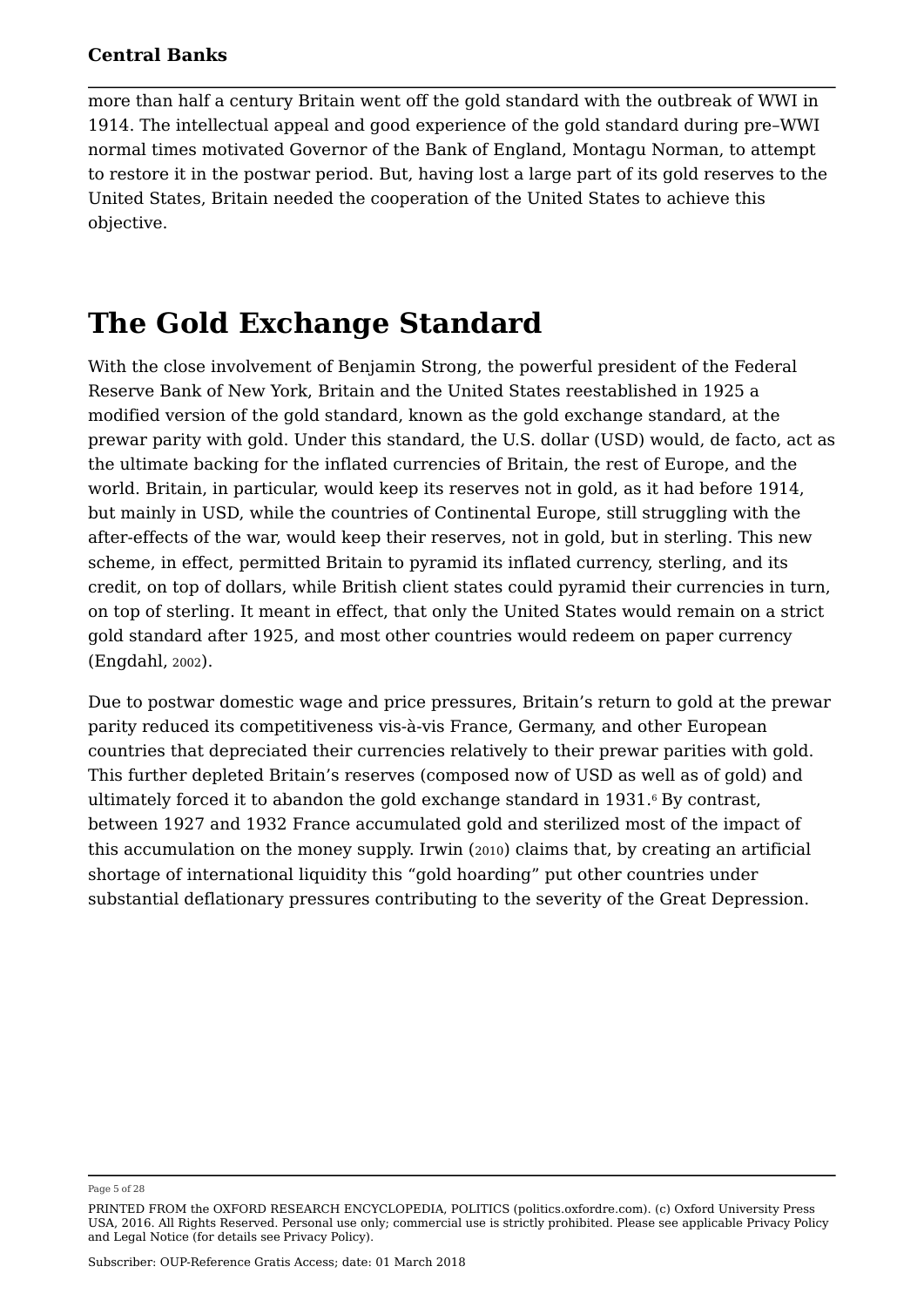### **Monetary Policies and Institutions During the Great Depression**

The immediate cause for Britain's 1931 abandonment of the gold exchange standard was a speculative attack on sterling. The more fundamental causes were the overvaluation of the pound caused by return to the prewar parity in 1925 along with the shrinkage of international trade following the outbreak of the Great Depression. With substantially higher gold reserves the United States continued to maintain the parity with gold for another couple of years. However, under the pressures of persistently mounting domestic unemployment and reduced economic activity Franklin Roosevelt suspended convertibility to gold in April 1933, by forbidding, through Executive Order 6102, most private holdings of gold. The immediate rationale behind the order was to bypass a legal constraint in the 1913 Federal Reserve Act that required 40% gold backing of Federal Reserve notes issued. The wider objective was to devalue the U.S. dollar (USD) in terms 7 of gold and other currencies without abandoning the gold standard.

The Order effectively disconnected the market for monetary gold from the market for gold as a commodity. It required all persons to deliver on or before May 1, 1933, all but a small amount of gold coin, gold bullion, and gold certificates owned by them to the Federal Reserve, in exchange for \$20.67 per ounce. The price of gold for monetary international transactions was thereafter raised to \$35 an ounce. The resulting profit realized by the U.S. government provided initial funding for the Treasury Exchange Stabilization Fund (ESF) established by the Gold Reserve Act in 1934.

It is notable that all those changes were decided and implemented by the executive or legislative branches of government rather than by the CB. In particular, the Act empowered the Treasury rather than the Federal Reserve (Fed) to buy and sell foreign currency to "promote exchange rate stability and counter disorderly conditions in the foreign exchange market."<sup>8</sup> The devaluation of gold by the United States reinforced a cycle of beggar thy neighbor policies largely triggered by the 1930 protectionist Smoot-Hawley Tariff Act and led to further reductions of international trade. 9

It is widely accepted that the Great Depression was aggravated by a number of major policy mistakes on the part of the Fed. Motivated by a desire to safeguard its capital, the Fed refrained from acting as a lender of last resort. This led, during the early 1930s, to wholesale banking failures extinguishing more than a third of U.S. banks and to a stagnant and even decreasing money supply precisely when the financial system desperately needed liquidity (Friedman & Schwartz, <sup>1963</sup>). Meltzer (2003) argues that this inaction was at least partly due to the use of faulty indicators for the tightness of monetary policy on the part of the Fed. In particular the Fed interpreted the absence of bank borrowings at the Fed and low nominal rates of interest as signals that monetary

Page 6 of 28

PRINTED FROM the OXFORD RESEARCH ENCYCLOPEDIA, POLITICS (politics.oxfordre.com). (c) Oxford University Press USA, 2016. All Rights Reserved. Personal use only; commercial use is strictly prohibited. Please see applicable Privacy Policy and Legal Notice (for details see Privacy Policy).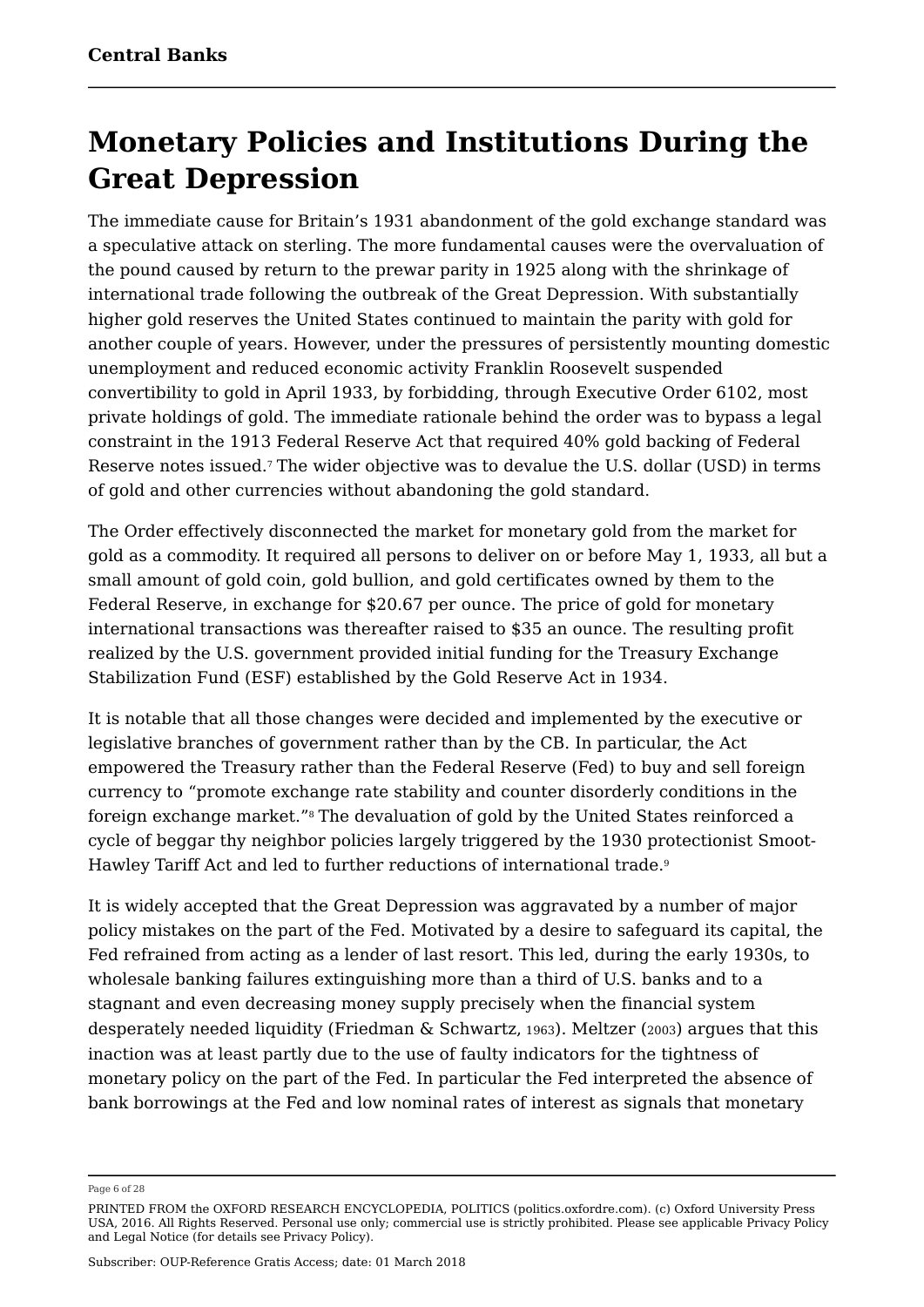policy was expansionary. But in fact borrowings were low mainly because the economy was depressed and real rates were higher than nominal rates due to deflation.

A third policy mistake was one of the reasons for the 1937–1938 recession. Observing the volume of reserves in the banking system and arguing that it would fuel inflation, the Fed Board—with the approval of the secretary of the Treasury, most financial experts, and many academics—doubled commercial bank reserve requirements in three steps during the second half of the 1930s in spite of the fact that, due to high unemployment, the risk of inflation was minor (Timberlake, <sup>2008</sup>).

As is well known, the experience of the Great Depression led to the creation of Keynesian economics and of macroeconomics.as a sub-discipline of economics. It led to the realization that, in countries whose currencies are linked through the gold standard, the price specie flow mechanism operates via changes in economic activity as well as through changes in inflation. In particular, the price level as well as the level of economic activity of a deficit country shrink while the opposite occurs in a surplus country. This insight carries over to any system of credibly fixed exchange rates independently of whether it is backed or not backed by gold.

In the United States the 1929 stock market crash and the ensuing bank failures triggered the creation of several new pieces of legislation that had a profound and lasting impact on monetary policymaking institutions. The most important among those are the creation, in 1933, of the Federal Deposit Insurance Corporation (FDIC) and the Glass-Steagall Act. The establishment of universal deposit insurance (up to a ceiling) through the FDIC largely neutralized bank runs by individual depositors. However, because large deposits by financial institutions were not insured this did not neutralize the incentive of such institutions to run on each other. This was an important factor in the recent global financial crisis (GFC). The Glass-Steagall Act set up a regulatory firewall between commercial and investment bank activities that lasted for over 50 years but was gradually eroded since the last decade of the 20th century.

### **The Bretton Woods System (BWS)**

The United States emerged from WWII as the major economic power of the world.1º By contrast European belligerents were impoverished. There was, on both sides of the Atlantic, a desire to rebuild an international monetary order to replace the gold exchange system that ceased to operate during the war. In 1944 delegates from 44 countries met in Bretton Woods, New Hampshire, to create a new international monetary system. The main goals of the meeting were to create a foreign exchange rate system that would prevent competitive devaluations and promote economic growth along with price stability. The agreement also created two new international institutions: The International Monetary Fund (IMF), which was created to monitor exchange rates and lend reserve

Page 7 of 28

PRINTED FROM the OXFORD RESEARCH ENCYCLOPEDIA, POLITICS (politics.oxfordre.com). (c) Oxford University Press USA, 2016. All Rights Reserved. Personal use only; commercial use is strictly prohibited. Please see applicable Privacy Policy and Legal Notice (for details see Privacy Policy).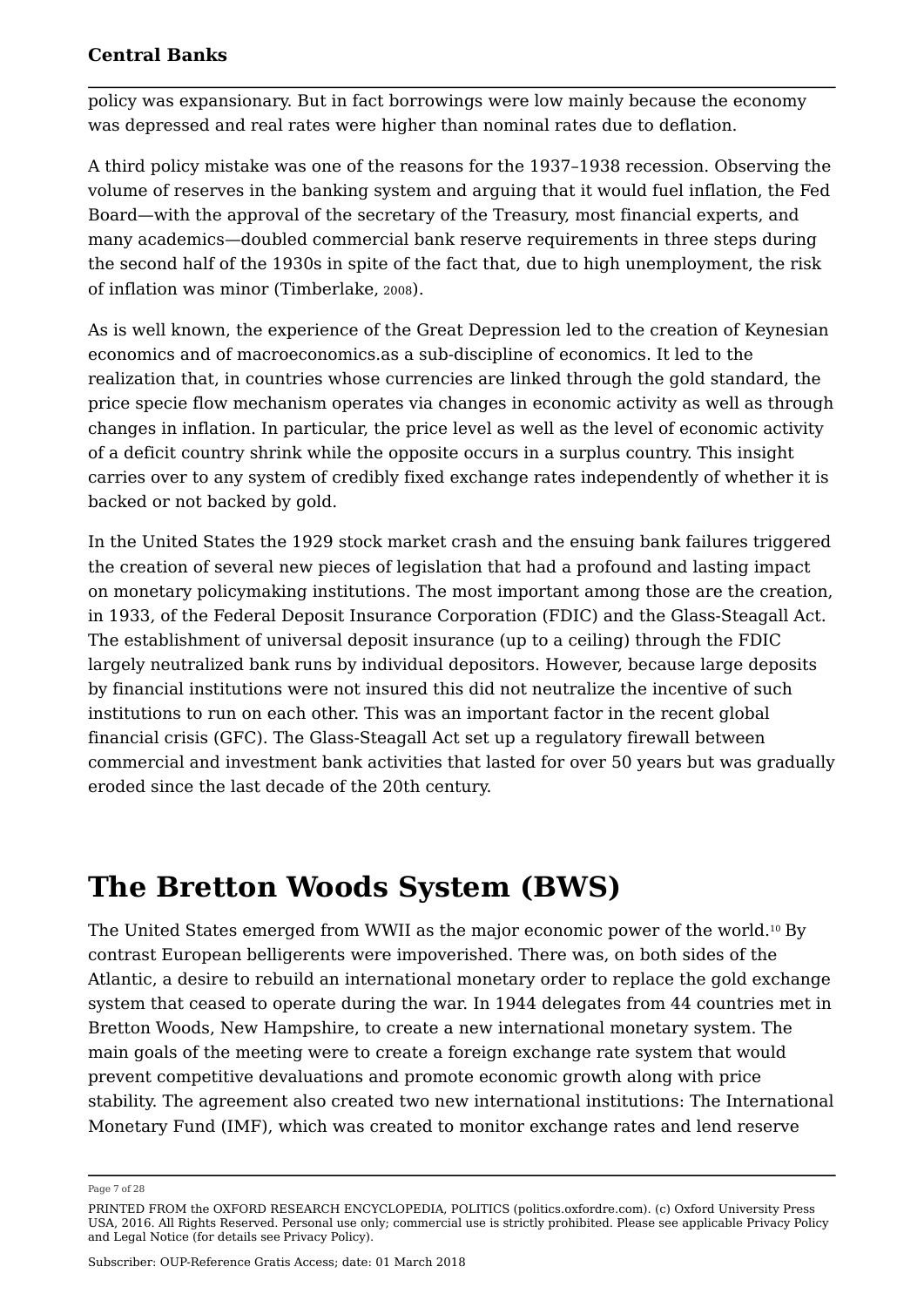currencies to nations, and the World Bank (WB), which was set up to provide financial assistance for postwar reconstruction and developing countries.

Except for a small group of countries whose currencies were allowed to float, the agreement created a system of fixed but periodically adjustable exchange rates. The currencies of most countries were effectively pegged to the U.S. dollar (USD), which continued to be linked to gold at the prewar price of \$35 per ounce. The agreement made currencies convertible for trade and other current account transactions but not for capital account flows. Maintenance of the system required, therefore, the imposition of exchange controls that were monitored by the IMF.<sup>11</sup> 11

For a bit over 20 years the United States enjoyed price stability and the BWS functioned reasonably well. As U.S. involvement in the Vietnam War deepened during the second half of the 1960s, U.S. inflation rose, and it developed deficits in the current account. This intensified a basic conflict between the world's increasing demand for international reserves and U.S. domestic policy needs and led to a continuous drain on U.S. gold reserves.12 The Bretton Woods agreement ultimately succumbed to those pressures and was gradually dissolved between 1968 and 1973. President Nixon called for a temporary suspension of the dollar's convertibility to gold in 1971. Countries were then free to choose any exchange agreement, except repegging to gold. Finally, in 1973, major non– U.S. governments let their currencies float, putting an end to the Bretton Woods system and, more generally, to the operation of monetary standards directly or indirectly linked to gold.

### **Central Banks in Developing Countries**

The majority of CBs in developing countries were created during the 20th century. Although the charters of those banks partly emulated those of more mature CBs like the Bank of England, the U.S. Federal Reserve, and the Banque de France actual policies often deviated from the letter of the law. During the Bretton Woods System (BWS) era, the currencies of developing countries were pegged to the currencies of countries that were directly or indirectly on the gold standard.

Unlike CBs in developed economies, the main task of CBs in developing countries was initially to directly support the development of agriculture, industry, general infrastructure, and other sectors by means of direct credits from the CB to various sectors of the economy. Due to underdeveloped capital markets and the low level of domestic savings, those CBs functioned mainly as development banks rather than as Western-type CBs. As a consequence, they were subservient to governments and often used as a source of seignorage revenues that fueled inflation.

Page 8 of 28

PRINTED FROM the OXFORD RESEARCH ENCYCLOPEDIA, POLITICS (politics.oxfordre.com). (c) Oxford University Press USA, 2016. All Rights Reserved. Personal use only; commercial use is strictly prohibited. Please see applicable Privacy Policy and Legal Notice (for details see Privacy Policy).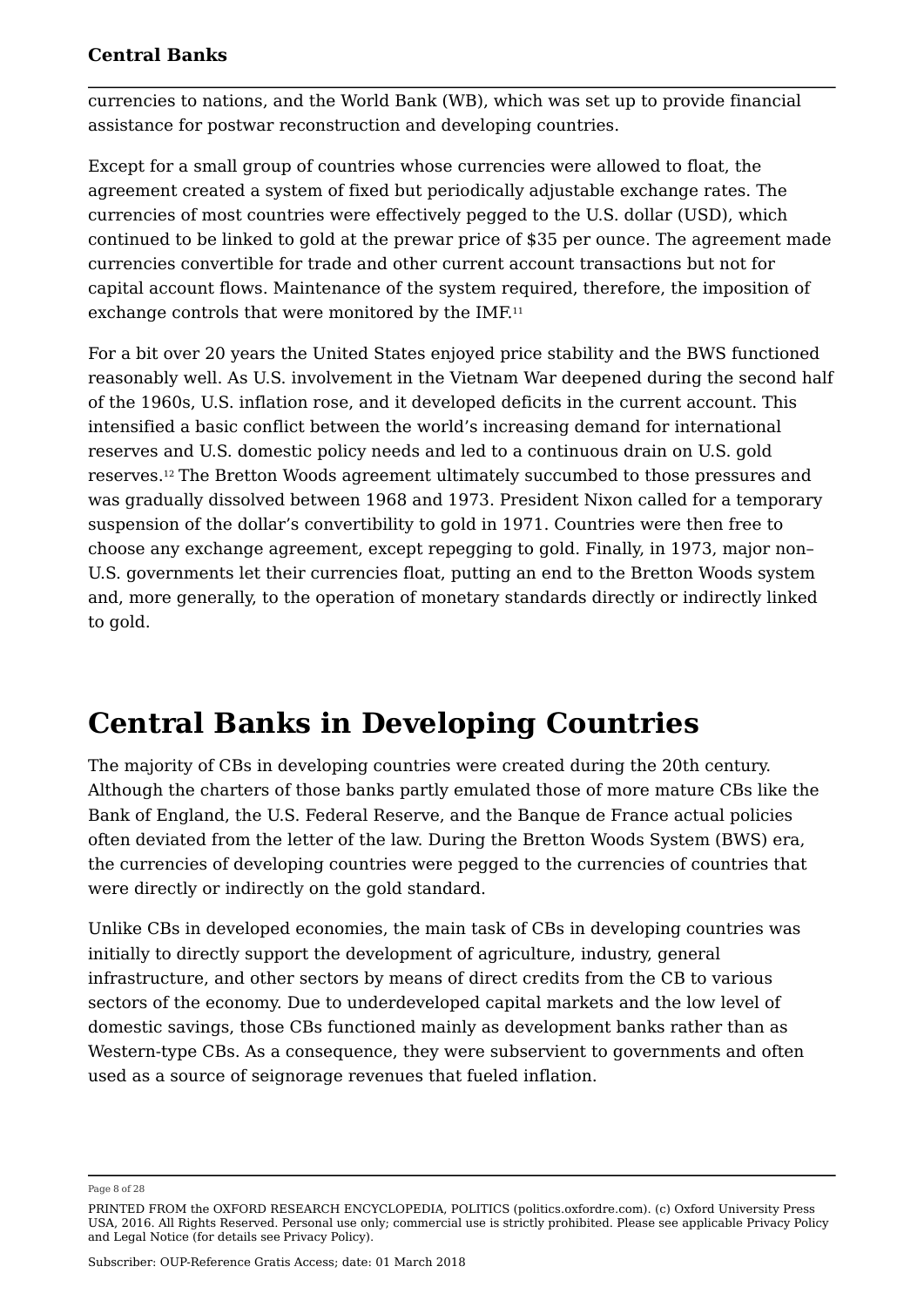The Reserve Bank of India (RBI), which plays an important role in the development strategy of the Indian government, is one example of such a structure.13 The processes of development, globalization, and the spreading of central bank independence subsequently led to a narrowing of the gap in the functioning of CBs in developed and developing economies.

# **The Emergence of Central Bank Independence (CBI)**

The collapse of the BWS triggered a search for alternative monetary anchors that would provide price and exchange rate stability.14 Many European countries (such as Austria, the Netherlands, Belgium, and Luxembourg) opted for pegging their currencies to the German mark, which, due to the conservativeness of the German Bundesbank (Buba), had a relatively good record on price stability. The charter of Buba, established in 1957, gave it a high level of instrument independence and stipulated that its main objective is the maintenance of price stability. Buba was supposed to also back up the economic policy of the German government but only as long as it did not jeopardize price stability.

There is little doubt that the high levels of independence and conservativeness that were bestowed on this postwar CB were a direct consequence of the two devastating hyperinflations that Germany experienced following WWI and WWII.15 The German Buba took its charter very seriously and used its mandate to deliver price stability even when this necessitated confronting the political establishment. During episodes of policy conflicts between the bank and the political establishment, the president and high officials of Buba effectively mobilized the anti-inflationary sentiments of the German public to prevail.

Between the end of the 1960s and the beginning of the 1980s the United States experienced a relatively high inflation period that became known as the great inflation (GI). At the origin the GI was fed by the Vietnam War and the oil shocks in 1973 and 1979 and aggravated by politically dominated, over-expansionary monetary policies under Fed chairman Burns. The GI was finally stabilized at great output cost by Chairman Paul Volcker at the beginning of the 1980s. Although it did not lead to dramatic changes in the Fed's charter, Volcker's disinflation and the subsequent tranquil Alan Greenspan era raised the Fed's prestige and its informal independence. 16

In part stimulated by the price stability experience of Buba, many countries have substantially upgraded the independence of their CBs since the early 1990s. In particular, the Bank of England was granted legal independence in 1997 and the Riksbank in 1999. The charters of the European Central Bank (ECB) and of the national CBs within the European Monetary Union (EMU) were all patterned after the charter of the highly

Page 9 of 28

PRINTED FROM the OXFORD RESEARCH ENCYCLOPEDIA, POLITICS (politics.oxfordre.com). (c) Oxford University Press USA, 2016. All Rights Reserved. Personal use only; commercial use is strictly prohibited. Please see applicable Privacy Policy and Legal Notice (for details see Privacy Policy).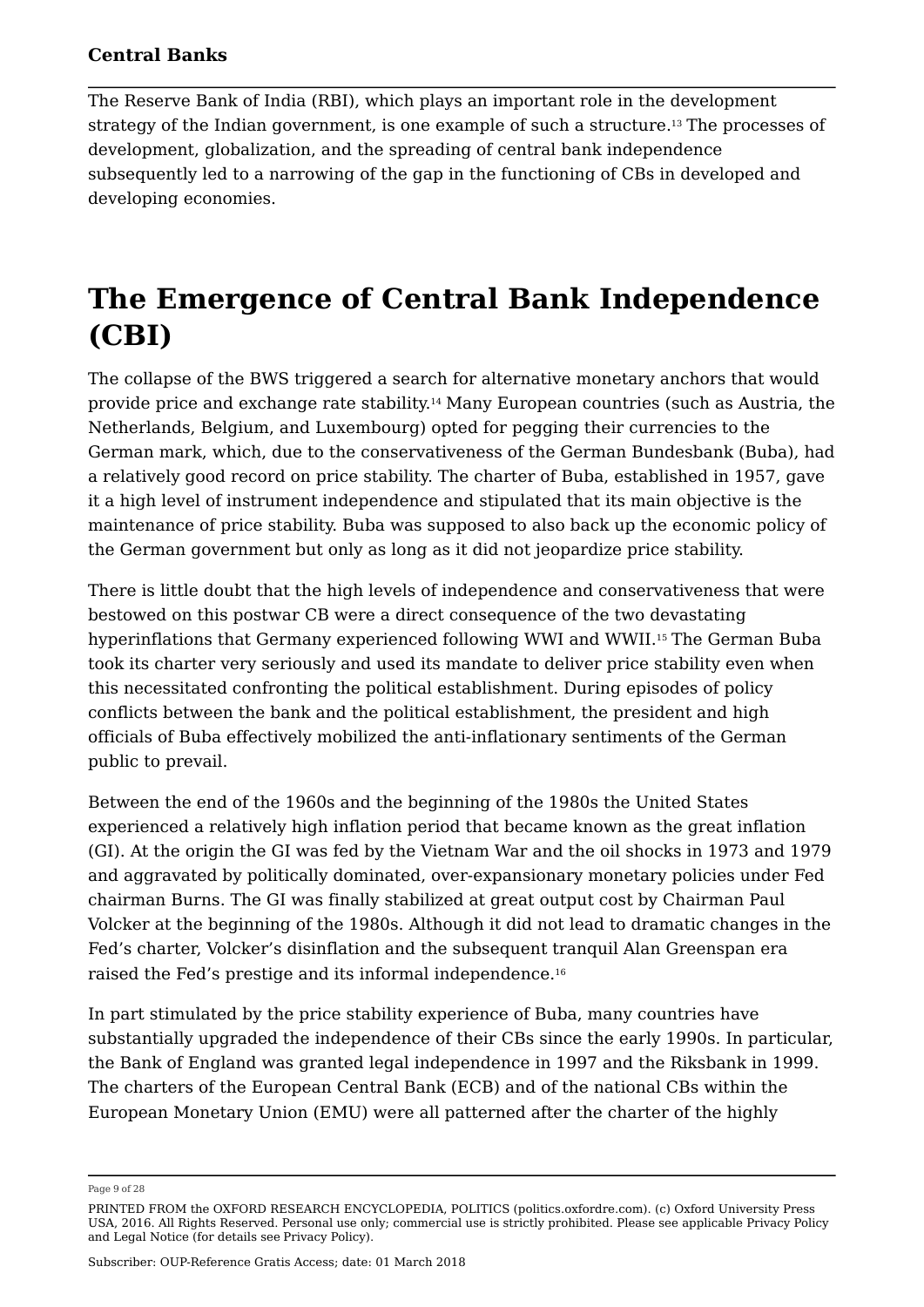independent and conservative Buba.17 Central bank independence (CBI) was upgraded following the stabilization of inflation during the 1990s in many Latin American countries. Following the downfall of the Soviet Union in 1990, the new CBs of former socialist economies were made highly independent at the outset. 18

In spite of some cross-country variations, the following broad practical consensus backed by academic work has emerged: The primary responsibility of the CB is to assure price stability and financial stability. In particular, the price stability objective is elevated to special status and, in a growing number of countries, is communicated to the public by preannouncing an inflation target. Without prejudice to the price stability objective the CB is expected to support the economic policies of government. To achieve its main objective the bank is given instrument independence but its goals are determined by government. The assignments of broad CB goals such as price and financial stability are invariably done by government. In most cases the numerical value of the inflation target is also set by government. $^{19}$  Instrument independence includes the authority to set the interest rate, the monetary base and, in many cases, regulation of the banking system. In addition, government is prohibited from borrowing directly at the CB.

Delegation of authority to a non-elected institution is expected to be accompanied by accountability and transparency. It is noteworthy that those two buzzwords of modern monetary institutions were hardly on the agenda prior to the emergence of CBI as a widespread commitment device. When political authorities were in charge of monetary policy their incentive to raise questions about their own transparency and accountability was obviously lower.

Page 10 of 28

PRINTED FROM the OXFORD RESEARCH ENCYCLOPEDIA, POLITICS (politics.oxfordre.com). (c) Oxford University Press USA, 2016. All Rights Reserved. Personal use only; commercial use is strictly prohibited. Please see applicable Privacy Policy and Legal Notice (for details see Privacy Policy).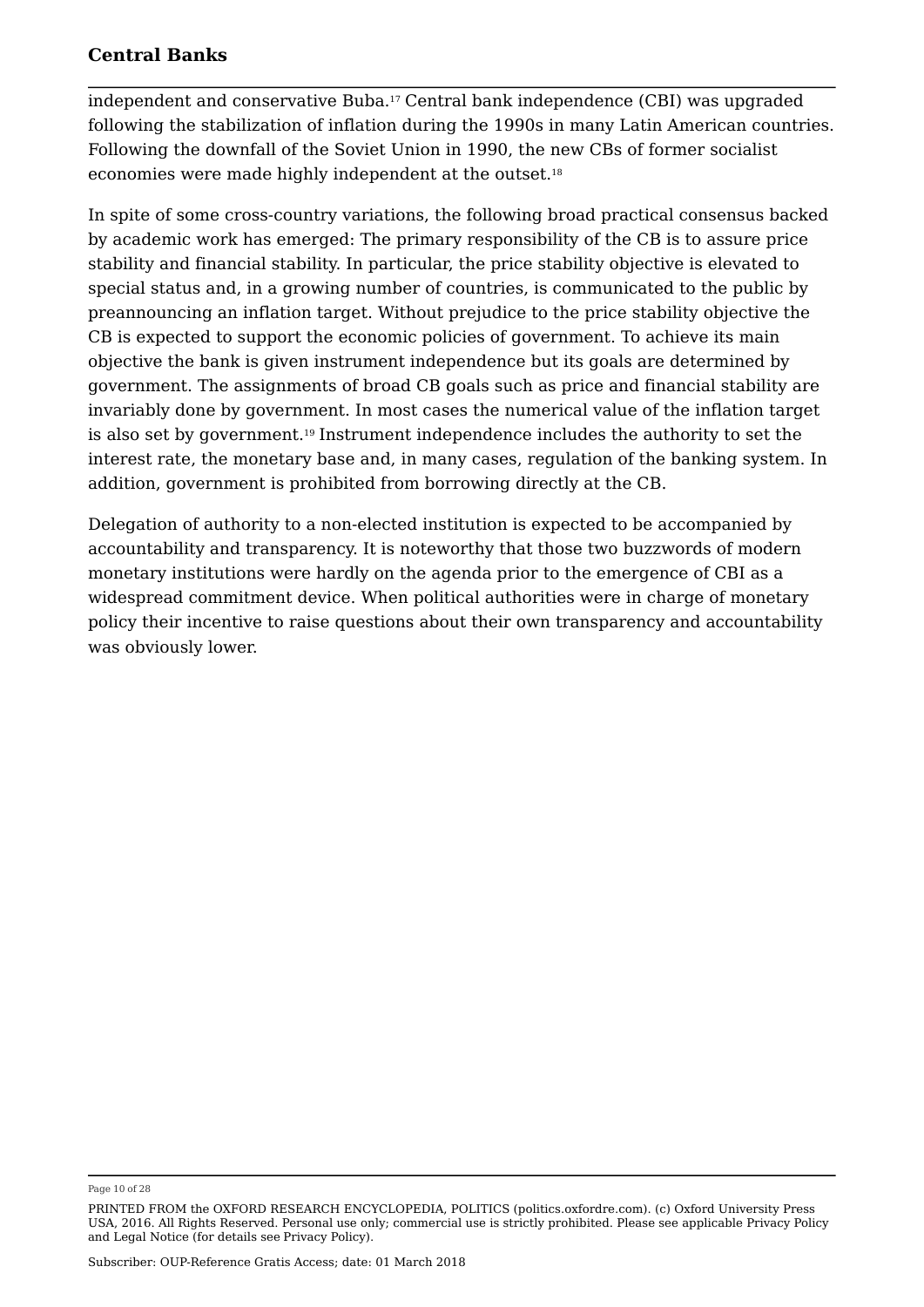# **Why Did Central Bank Independence Increase So Much During the 1990s?**

The international trend toward higher central bank independence (CBI) was due to a combination of global and regional factors. Three main global factors underlie the trend toward higher CBI. One is the increased worldwide quest for price stability triggered by the stagflation of the 1970s, the disappearance of the Bretton Woods System (BWS), and the dismal economic performance of some high inflation countries, in Latin America and elsewhere. Unlike in the 1960s and 1970s, the accepted view during the 1980s and 1990s was that inflation and the associated uncertainties retard growth. The relatively good real performance of some low inflation countries like Germany and Japan until the 1980s supported this view.

The second factor is globalization, the gradual dismantling of controls on capital flows, and the associated widening of international capital markets. Those processes reinforced the quest for price stability and raised the importance of CBI as a signal of macroeconomic nominal responsibility to domestic and international investors. As argued by Maxfield (1998), this factor was particularly important in developing countries whose political establishments were anxious to establish smooth access to international capital markets. The removal of exchange controls made it more difficult to defend fixed pegs and forced a non negligible number of countries to adopt more flexible exchange rates. Interestingly, this raised the *actual* independence of CBs because under flexible exchange rates they could affect the exchange rate by means of interest rate policy, while under fixed pegs, the decision to adjust the peg was invariably made by treasury departments and governments. Relatedly, the International Monetary Fund (IMF) embraced the view that a high level of independence is a desirable institutional feature and actively promoted CB reform in many developing economies through conditionality and other means.

Third, the good track record of the highly independent Bundesbank demonstrated that CBI can function as an effective device for assuring nominal stability. In addition, the acceptance of the Maastricht Treaty by the European Union implied that in order to conform to the Treaty many countries in the Union had to upgrade the independence of their CB as a precondition for membership in the European Monetary Union (EMU). The fact that such a stipulation was introduced in the Treaty in the first place is related to the good record of the Bundesbank and to the central position of Germany within the Union.

Among the regional factors are: First, after successful stabilizations of inflation particularly in Latin America, policymakers were looking for institutional arrangements capable of reducing the likelihood of high and persistent inflation in the future. In view of the experience available at the time, raising CBI was a natural way to achieve this objective. Second, the upgrading of CBI and the creation of best practice Western-type central banks in the former socialist countries were part of a more general attempt by

Page 11 of 28

PRINTED FROM the OXFORD RESEARCH ENCYCLOPEDIA, POLITICS (politics.oxfordre.com). (c) Oxford University Press USA, 2016. All Rights Reserved. Personal use only; commercial use is strictly prohibited. Please see applicable Privacy Policy and Legal Notice (for details see Privacy Policy).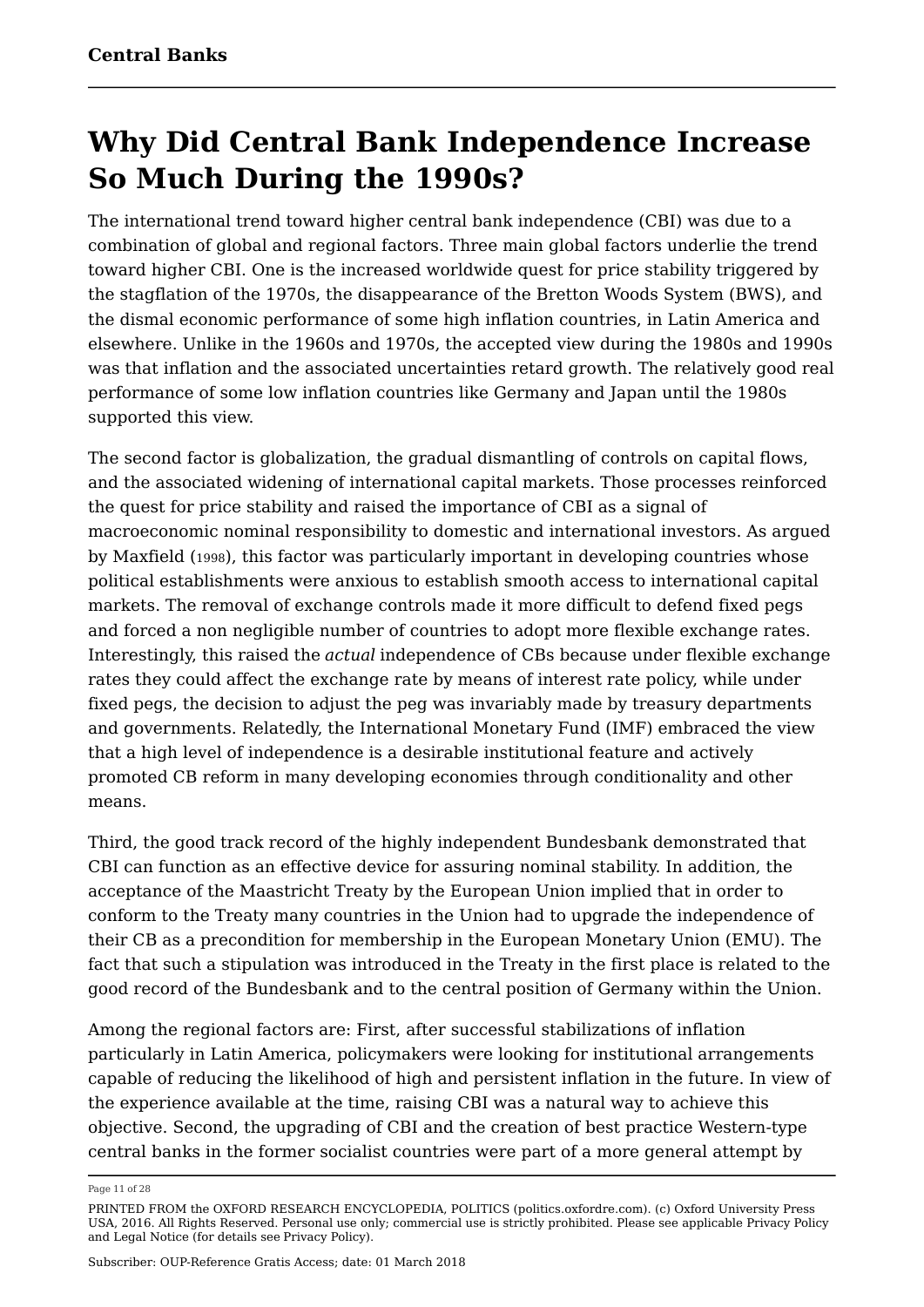these countries to create the institutional framework needed for the orderly functioning of a market economy. The fact that many of these new central banks were granted substantial de jure independence was no doubt motivated by evidence from the industrial economies suggesting that inflation and legal independence are negatively related and that independence and growth are either positively related or unrelated. 20

### **Underlying Doctrinal Aspects of Central Bank Independence and of Inflation Targeting**

In the aftermath of the Great Depression and the ensuing Keynesian revolution, the focus of monetary policy shifted, after WWII, to stabilization of the real economy. The downward sloping Phillips curve initially estimated by Phillips (1958) was taken to represent a stable policy tradeoff between inflation and unemployment—and therefore a menu of possible choices confronting monetary and fiscal policymakers (Samuelson & Solow, <sup>1960</sup>).

The empirically stable tradeoff between inflation and economic activity virtually disappeared during the great U.S. inflation of the 1970s. This led to the view, pioneered by Friedman (1968) and Phelps (1967, 1968) that the negative relation previously found between inflation and unemployment was due to slow adjustment of inflationary expectations following accelerations in actual inflation. However, in the long run, after expectations have adjusted to actual inflation, the rate of unemployment and economic activity are independent of the rate of inflation. Friedman (1968) dubbed this real level of economic activity "the natural rate of unemployment." He proposed a mechanism based on slower adjustment of inflationary expectations by workers than by employers to explain why there is a short-term tradeoff between inflation and unemployment in spite of the notion that there is no such tradeoff in the long run: faster realization of the decrease in the real cost of labor due to an increase in inflation by employers induces them to partially offset this decrease (through increases in nominal wages) as they compete for workers. Because workers' expectations lag behind those of employers, workers interpret the increases in nominal wages as an increase in real wages and are willing to supply more labor. This stimulates economic activity and increases employment. Subsequently Lucas (1972, <sup>1973</sup>) developed a more symmetrical version of this mechanism based on the notion that, by blurring the difference between changes in inflation and changes in relative prices, positive inflationary shocks induce increases in the supply of all producers in the economy.

The disappearance of the Phillips curve during the great inflation of the 1970s and its subsequent costly stabilization by Volcker cemented the view that money is neutral in the long run and reoriented the focus of CB policies toward price stability.<sup>21</sup> Inevitably this led to the conclusion that monetary policy should focus mainly on delivering price stability in

Page 12 of 28

PRINTED FROM the OXFORD RESEARCH ENCYCLOPEDIA, POLITICS (politics.oxfordre.com). (c) Oxford University Press USA, 2016. All Rights Reserved. Personal use only; commercial use is strictly prohibited. Please see applicable Privacy Policy and Legal Notice (for details see Privacy Policy).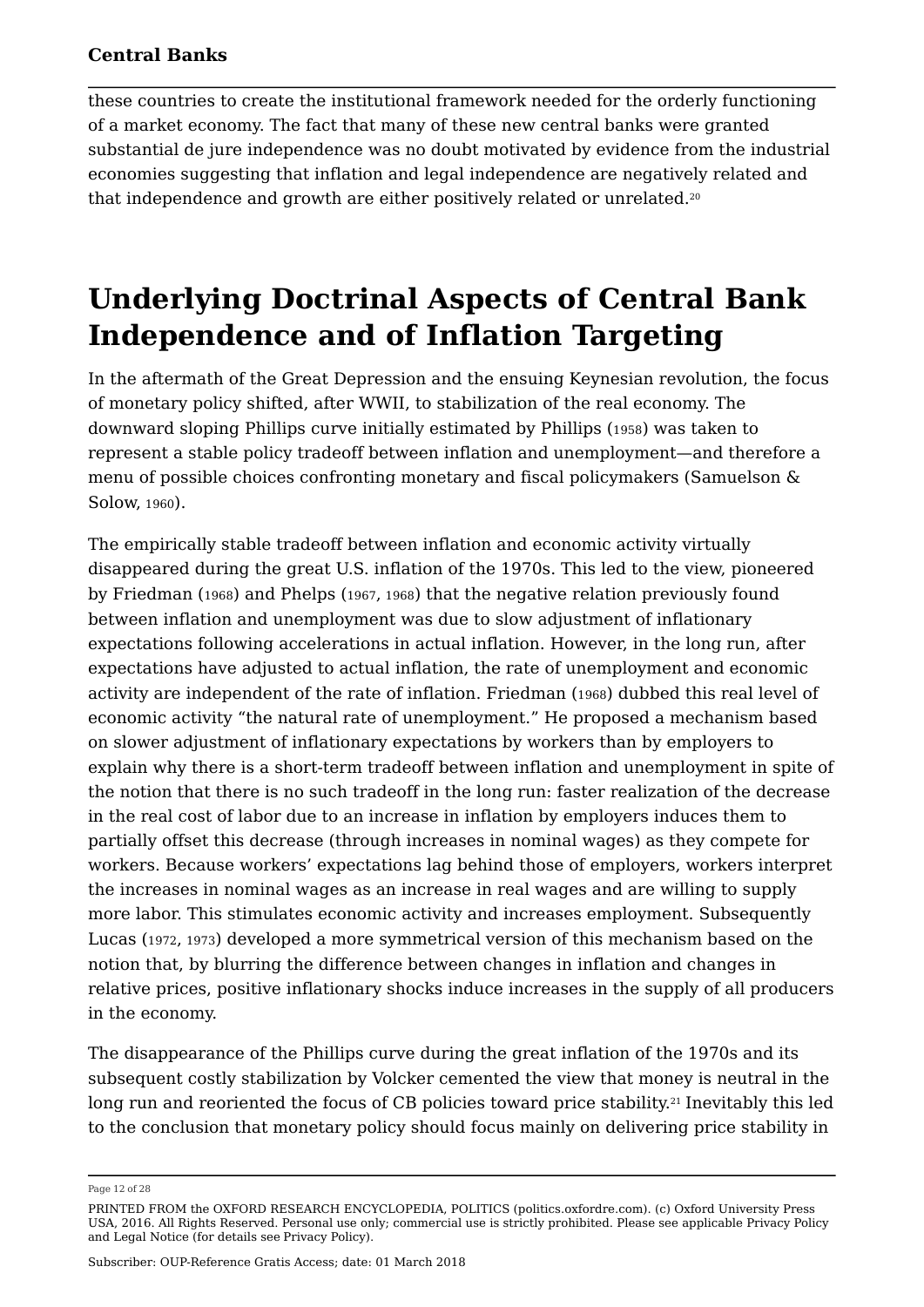the long run. In parallel the idea that price stability can be assured via central bank independence took hold during the eighties and led subsequently to the worldwide upgrades in the autonomy of central banks previously described.

The intellectual revolution triggered by the KPBG (Kydland & Prescott, 1977; Barro  $\&$ Gordon, <sup>1983</sup>) inflation bias story further helped cement a consensus that trying to use money to raise output beyond its full information, flexible price magnitude is ineffective and only leads to socially harmful inflation. By offering a relatively simple theory of the prisoner's dilemma aspects of the interaction between monetary policymakers and individuals in the economy, the inflation bias model provided academic credence for the claim that monetary policy should be delegated to a sufficiently independent CB and helped spread this notion internationally. 22

Volcker's disinflation was followed, within several years, by a great moderation in the variabilities of both output and inflation. This moderation, which lasted from the end of the 1980s until the bursting of the U.S. subprime bubble in 2008, revived the view that, although monetary policy cannot affect real variables in the long run, it could be used in the short and medium terms to stabilize the real business cycle without endangering the long-term stability of prices. This view was operationalized, in many countries, by means of inflation targeting (IT). Taylor (1993) was probably the first to formulate an explicit IT rule in order to describe the actual policy followed by Fed chairman Greenspan. This rule postulated that the short-term interest rate is a linear function of the output and inflation gaps and of the expected rate of inflation. Here the first gap is the deviation of inflation from a (low) inflation target and the second gap is the deviation of actual from potential output.

In a series of publications dating from the late 1990s and the first decade of the 21st century, New Keynesians academics provided general equilibrium micro foundations for IT interest rate rules (Clarida, Gali, & Gertler, 1999; Woodford, 2003; and Gali, 2008 are prominent examples). In this micro founded version monetary policy is able to affect economic activity in the short and intermediate runs in spite of long-run neutrality due to sluggish and staggered adjustments of prices and wages. This view provided academic support and respectability to the IT regimes that many CBs instituted in parallel to the CBI revolution. 23

Under an IT regime an independent CB picks the short-term interest rate (taking the structure of the economy and of inflationary expectations as given) so as to minimize a weighted linear combination of the social costs of the inflation and output gaps. The New Keynesian literature shows that this leads to interest rate rules that depend on the inflation and output gaps and on inflationary expectations.

In summary, after 20 years of gradual changes between the early 1970s and the early 1990s, CBI cum IT have replaced the gold exchange standard as a device for committing to price stability.

Page 13 of 28

PRINTED FROM the OXFORD RESEARCH ENCYCLOPEDIA, POLITICS (politics.oxfordre.com). (c) Oxford University Press USA, 2016. All Rights Reserved. Personal use only; commercial use is strictly prohibited. Please see applicable Privacy Policy and Legal Notice (for details see Privacy Policy).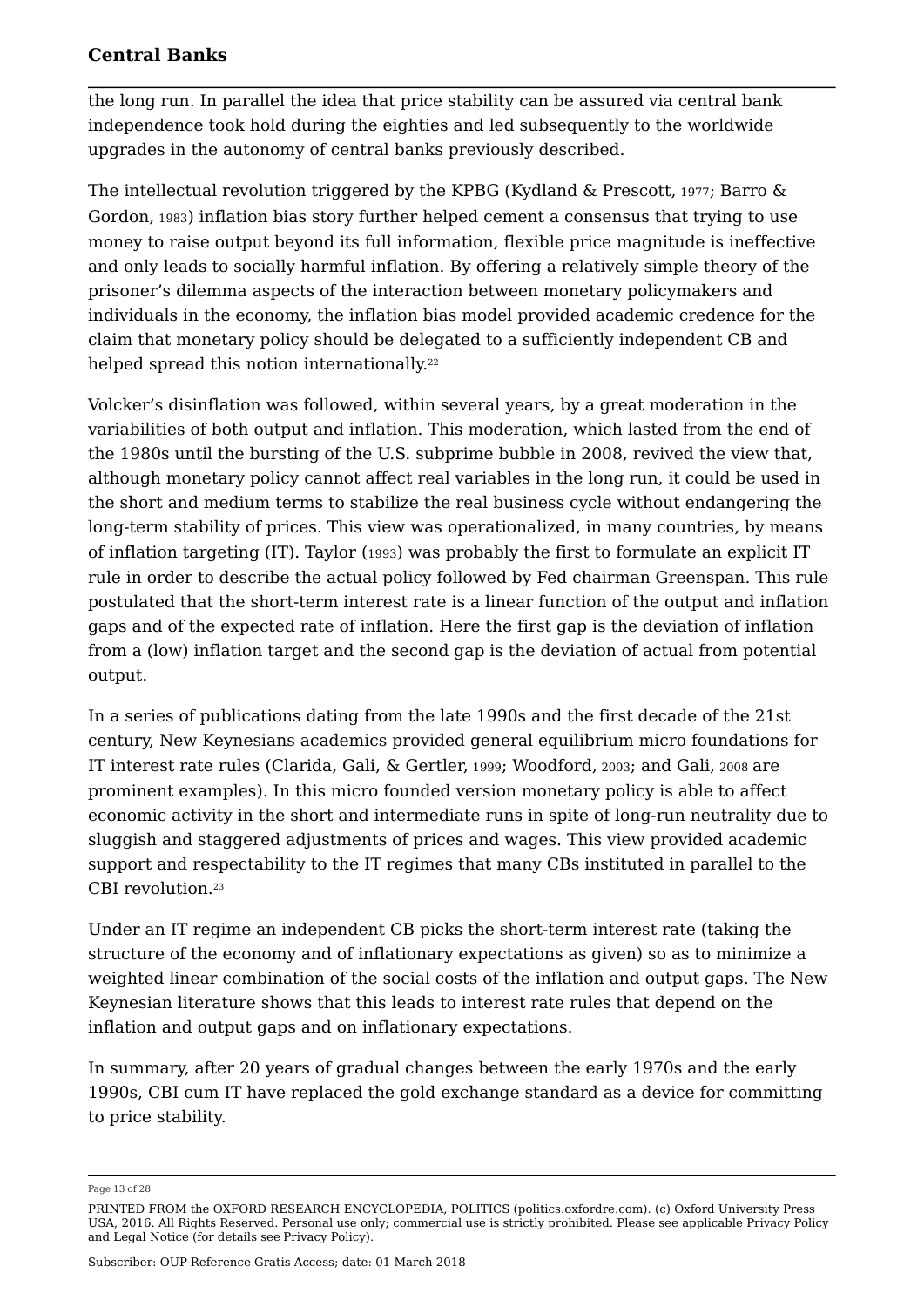### **Immediate Reactions of Monetary Policy to the Global Financial Crisis**

Up to the eruption of the U.S. subprime crisis in 2008 conventional wisdom concerning monetary policy was that $24$ : 24.

**1.** The real interest rate is the main policy instrument and a sufficient statistic for the stance of monetary policy;<sup>25</sup> 25

**2.** The CB should lean against bubbles only to the extent that they push actual inflation away from the inflation target;

**3.** Under inflation targeting (IT), financial stability and prudential considerations took a back seat. One institutional manifestation of this approach was the transfer of financial supervision from the Bank of England to a separate agency: the Financial Services Authority (FSA) during the second half of the 1990; and

**4.** Relatedly, precious little attention was devoted, at least by mainstream academics, to systemic financial risks.

The global financial crisis (GFC) reminded monetary policymakers that during a financial crisis, of all public institutions, the CB has a comparative advantage in swiftly preventing the crisis from becoming a generalized panic that would seriously cripple the financial system. The main reason for this comparative advantage is that financial crises are characterized by sudden huge increases in excess demand for liquidity. Due to its monopoly over the creation of high-powered money, the CB is the choice institution for satisfying this craving for liquidity before it destroys or seriously cripples the financial system. Following the demise of Lehman Brothers in September 2008 this fact was quickly recognized by Federal Reserve chair Ben Bernanke, who, as a scholar, developed the view that a critical factor in the severity and persistence of the Great Depression was the collapse of the credit mechanism, and hence of the real economy, caused by massive banking failures (Bernanke, 1983).<sup>26</sup> The Fed reacted so vigorously that within six months of Lehman's collapse its balance sheet had more than doubled, putting the yearly rate of expansion of its balance sheet over those six months at an all-time record of 420% per year. By comparison, during the previous nine years the average annual rate of expansion of the Fed's balance sheet was a meager 6.25%. Some observers have even argued that, since the burst of the subprime crisis, the Fed has been acting as market maker of first resort rather than as the classical Bagehot lender of last resort (Humphrey, <sup>2010</sup>).

This dramatic policy shift was soon to be followed by a number of operational changes in both the implicit and explicit IT procedures followed during the preceding great moderation years. Within less than six months of Lehman's event the zero lower bound (ZLB) on the short-term policy rate became effective, forcing the Fed to supplement interest rate policy by means of quantitative easing programs. $^\mathrm{27}$  In parallel, the conduct of

Page 14 of 28

PRINTED FROM the OXFORD RESEARCH ENCYCLOPEDIA, POLITICS (politics.oxfordre.com). (c) Oxford University Press USA, 2016. All Rights Reserved. Personal use only; commercial use is strictly prohibited. Please see applicable Privacy Policy and Legal Notice (for details see Privacy Policy).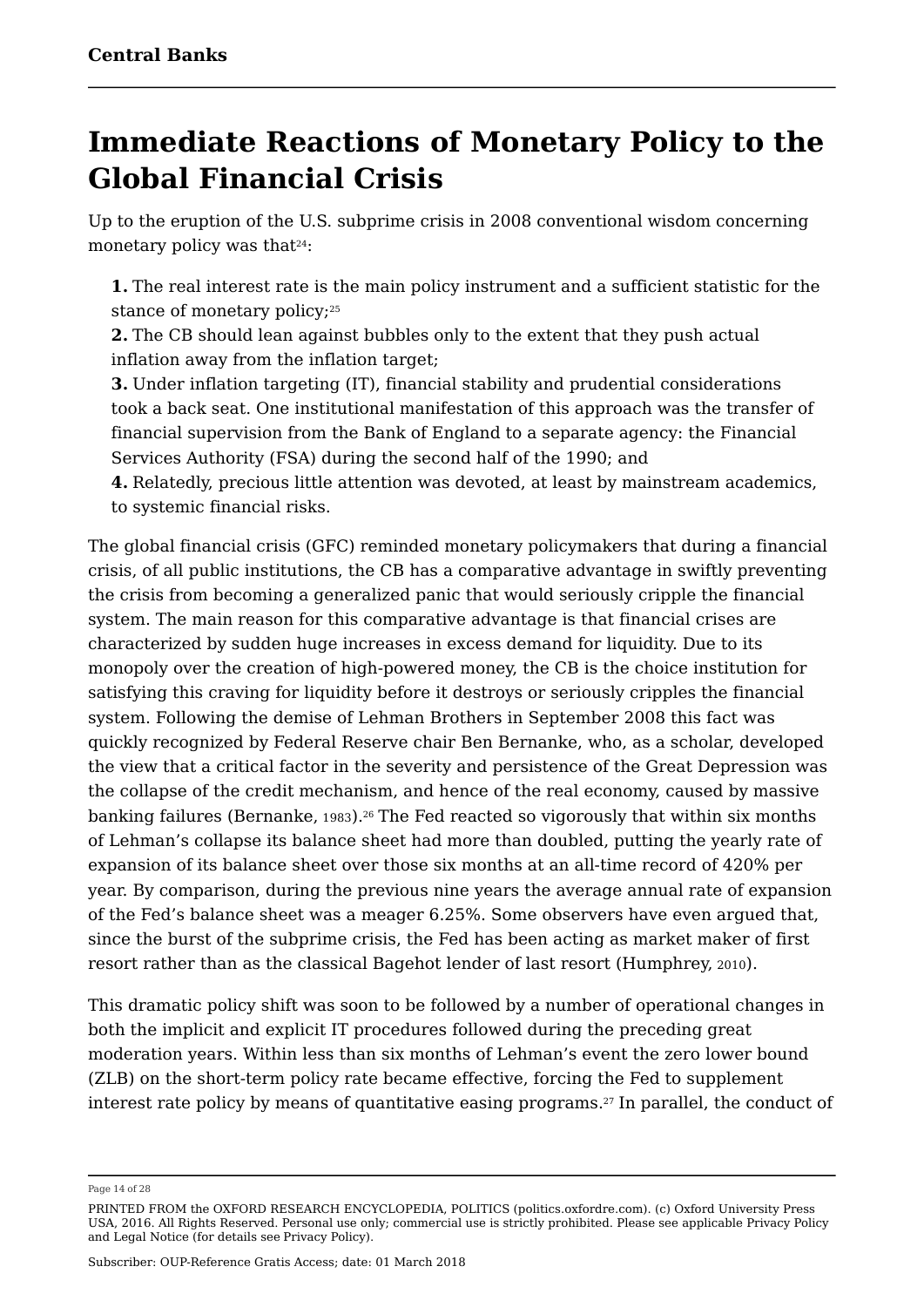expansionary open market operations shifted to longer term maturities and higher risk securities.

Initially European banks were affected by the U.S. subprime crisis mainly through their international financial linkages with the United States. Some of them had to be rescued but this was done more by the respective fiscal authorities than by the European Central Bank (ECB). Although the ECB did eventually reduce its policy rate, the reduction path lagged behind that of the Fed. However, in the wake of the ongoing Greek and other PIIGS countries sovereign debt problems, the highly conservative ECB inaugurated a long-term refinancing operation.<sup>28</sup> This lending facility was aimed at providing substantial long-term (up to three years) credit to banks within the Euro area. From the collapse of Lehman Brothers until May 2011 the ECB balance sheet expanded at the rather modest rate of about 2.46% per annum. The much higher rate of expansion of the Fed's balance sheet over the same period reflects the higher conservativeness of the ECB as well as the fact that, although it had worldwide ramifications, the subprime crisis started in the United States.

But, following the increases in demand for liquidity induced by the persistence of the sovereign Greek debt crisis the rate of expansion of the ECB's balance sheet accelerated dramatically. It increased to a whopping 70.88% per annum over the May 2011 to March 2012 period. As a result of this acceleration the ECB balance sheet roughly doubled between Lehman's collapse and March 2012. Thus, in the face of an acute crisis within its own jurisdiction, even the highly conservative ECB had to react with substantial liquidity injections. Finally, following the Fed's example, the ECB announced in January 2015 a massive quantitative easing program designed to revive the fragile Euro Area economy. 29

### **The Impact of the Global Financial Crisis on Monetary Policy and Institutions**

The global financial crisis (GFC) led to numerous changes in the policies, relative emphasis on alternative objectives, policy instruments, and tasks of major CBs. It precipitated the financial stability motive into the forefront of central banks' policy concerns and revived the explicit recognition of the lender of last resort function of the CB in the face of shocks to the financial system. Although the financial stability motive was (at least implicitly) present, along with the price stability motive, also prior to the crisis, the crisis highlighted the critical importance of the supervisory and regulatory functions of central banks and other regulators. 30

An important lesson from the crisis was that micro-prudential supervision and regulation should be supplemented with macro-prudential regulation and that the CB is the top choice institution to perform such a function. Prior to the GFC the bulk of regulatory

Page 15 of 28

PRINTED FROM the OXFORD RESEARCH ENCYCLOPEDIA, POLITICS (politics.oxfordre.com). (c) Oxford University Press USA, 2016. All Rights Reserved. Personal use only; commercial use is strictly prohibited. Please see applicable Privacy Policy and Legal Notice (for details see Privacy Policy).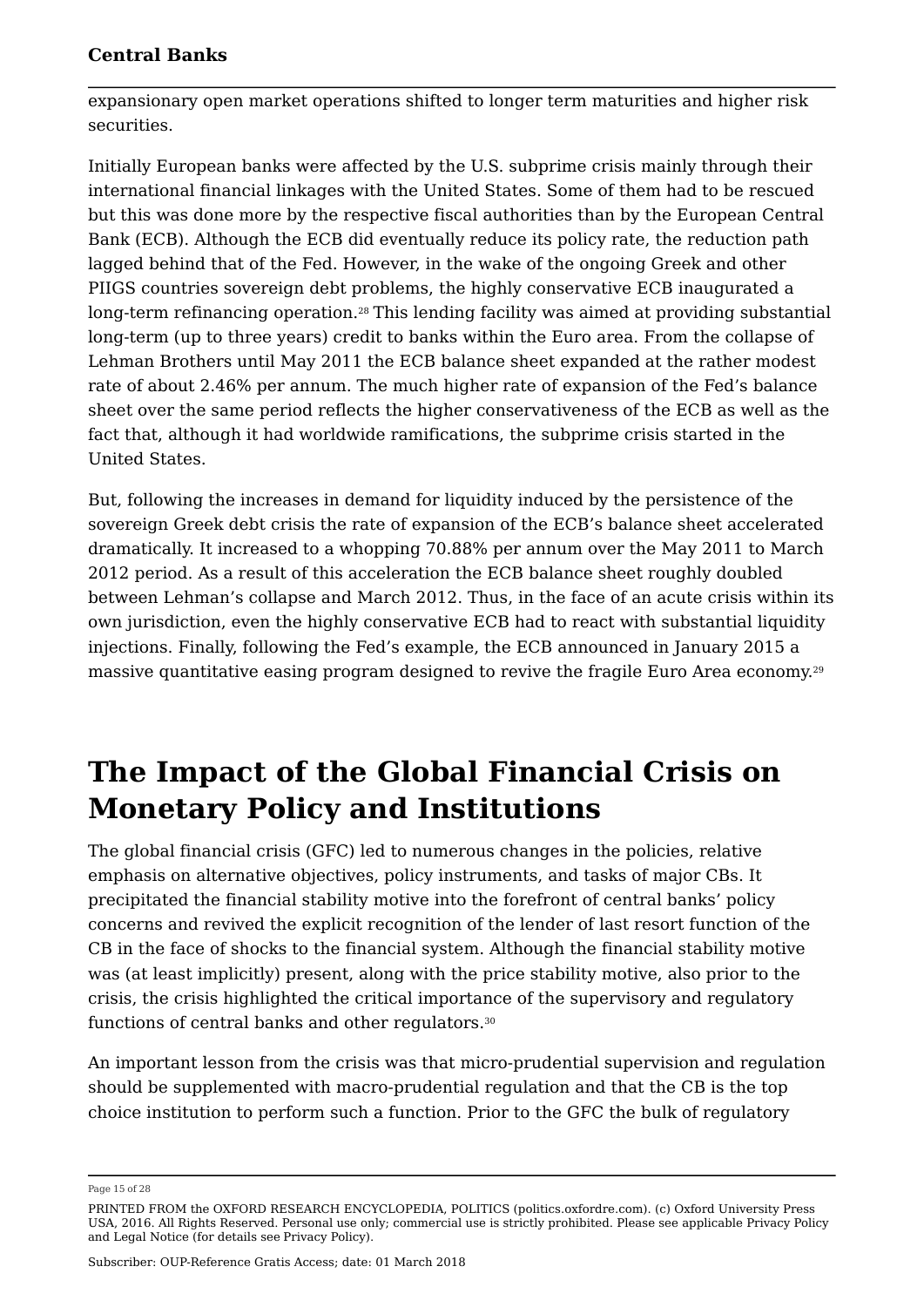activities was aimed at assuring the viability of individual financial institutions at the micro level. One of the devices used to achieve this objective was the imposition of minimal capital requirements under the Basel II agreement.

The GFC demonstrated that, in the face of a generalized panic fed by excessive past increases in aggregate credit, micro regulation does not suffice because it does not take into consideration the tendency of most financial institutions to err in the same direction and to shift from large credit expansions to substantial credit contractions simultaneously. This led to the realization that micro-prudential regulation should be supplemented by macro-prudential regulation that is able to take preventive measures against undesirable aggregate financial developments. This led, in the post-crisis era, to the imposition of stricter regulation on systemically important financial institutions (SIFIs) because insolvency of such an institution is likely to induce non-negligible adverse ramifications for the rest of the financial system and force government to bail it out at the expense of taxpayers.

By inducing major CBs to quickly reach the zero lower bound (ZLB) the GFC opened the door for substantial quantitative easing operations and triggered a still ongoing process of regulatory reforms. U.S. policy rates reached the zero bound in late 2008 and were supplemented by huge quantitative easing programs. During the first quarter of 2009 the Bank of England (BoE) base rate was reduced to 0.5%, and it was reduced further to 0.25% in August 2016. Although it did not react with the same immediacy and amplitude, the more conservative European Central Bank (ECB) engaged on a similar path after a while and, as of 2014, even moved its policy rate into negative territory.

The crisis led to the development and utilization of nonconventional policy instruments on a large scale. The most prominent among those are quantitative easing, direct liquidity injections into the private banking system, negative interest rates, and foreign exchange (forex) interventions. It intensified both practical and academic research on the interactions between traditional monetary policy aimed at price stability and monetary, financial, and regulatory policies aimed at preserving the stability of the financial system. In countries directly hit by the crisis (like the United States in the face of the subprime crisis or the ECB in face of the Greek sovereign debt crisis), CBs had two distinct functions. The more immediate function was to quickly inject large quantities of liquidity in order to prevent a total arrest of financial intermediation. But after some measure of financial stability has been reestablished the longer term issue confronting policymakers and reformers in the affected countries was how to change regulation both within and outside CBs so as to reduce the likelihood of future crises.

Until the eruption of the subprime crisis most Western CBs practiced standard inflation targeting. This changed dramatically following the downfall of Lehman Brothers in September 2008. In spite of huge liquidity injections and policy rates in the vicinity of the zero bound, excessive inflation ceased to be an issue and remains subdued in both the United States and Europe. As a matter of fact, during 2015 and 2016 the central banks of

Page 16 of 28

PRINTED FROM the OXFORD RESEARCH ENCYCLOPEDIA, POLITICS (politics.oxfordre.com). (c) Oxford University Press USA, 2016. All Rights Reserved. Personal use only; commercial use is strictly prohibited. Please see applicable Privacy Policy and Legal Notice (for details see Privacy Policy).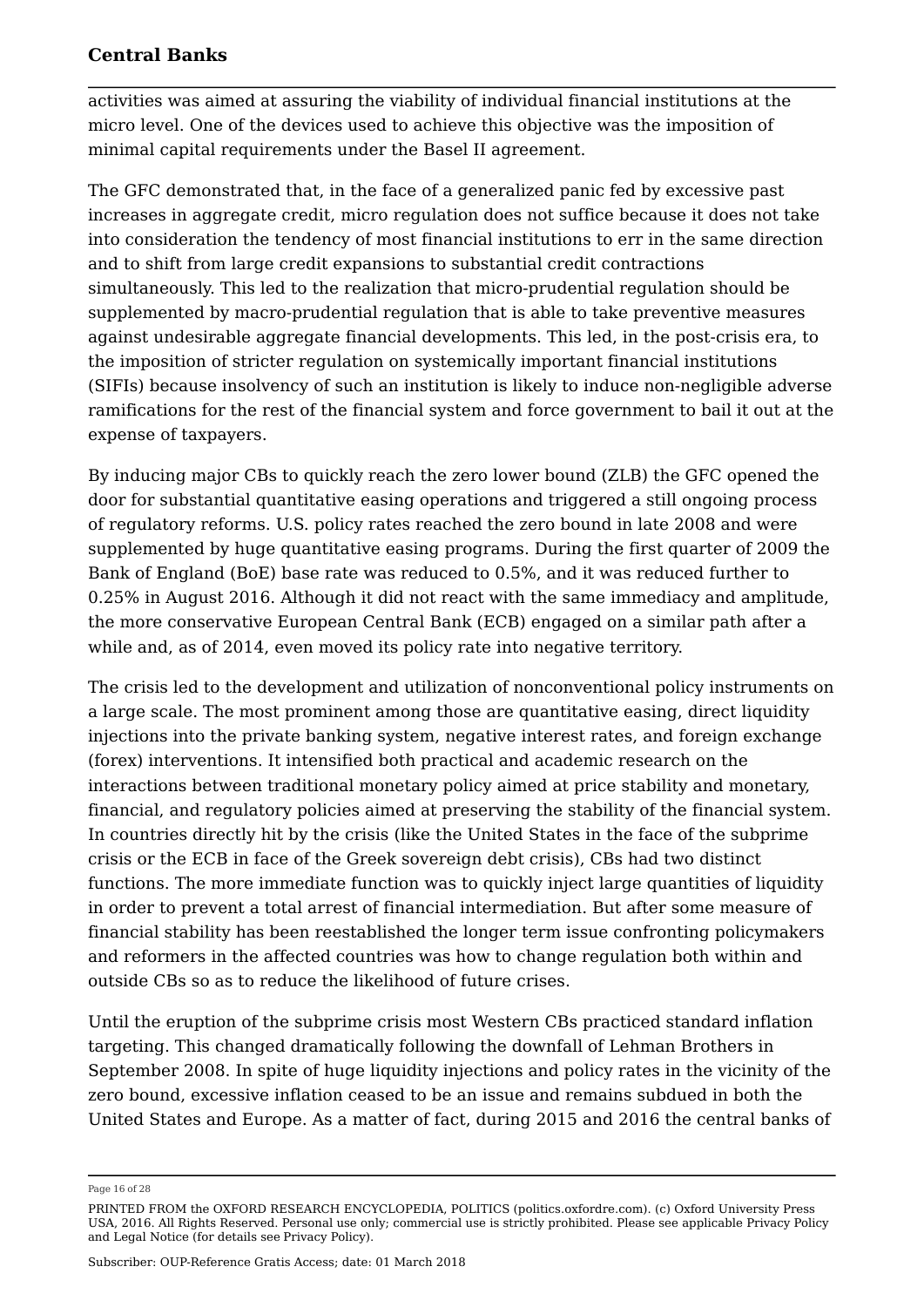those big players became concerned with negative inflation gaps (inflation below target and even in the negative range).

The expansionary policies of the big blocks led both directly and indirectly to a new tradeoff, this time between limiting the impact of the financial crisis on the real economy and the formation of bubbles in real estate and financial assets. In particular, the sustained expansionary policies of the Fed and of the ECB induced CBs in many smaller countries to follow suit, leading to investments booms in real estate and financial markets of those and other countries. Prior to the crisis the extent to which monetary policy should take the risk of bubbles in those markets was controversial. $^{\textrm{\tiny{31}}}$  Following the experience of the last several years many CBs do give some weight to that consideration even though they do not appear explicitly in their charters.

The GFC led to a far-reaching, still ongoing, process of regulatory reform aimed at identifying systemic risk early on, closing pre-crisis regulatory loopholes, and, particularly in the European case, devising regulatory institutions that would be able to deal effectively with the international dimensions of systemic risks.32 Major pieces of legislation/resolutions in this context are the July 2010 Dodd-Frank Act in the United States and the creation of a European Banking union by the head of states of the European Union (EU) in June 2012. In both cases the respective central banks (the Fed in the United States and the ECB in the Euro Area) were charged with the supervision and regulation of systemic risks and, in parallel, given more authority in comparison to the pre-crisis era. Similarly, in the United Kingdom an independent Financial Policy Committee charged with monitoring and reducing systemic risks was created in April 2013 within the BoE. In all three cases the CB was given a major role in the supervision and regulation of SIFIs, reflecting the emerging consensus that the CB has a comparative advantage in the monitoring of macro-prudential risks. $^{\rm 33}$  In summary, since 2008 the financial stability motive has been a main mover of monetary policy in the United States and subsequently in Europe and some emerging markets.

### **Foreign Exchange (Forex) Interventions in the Crisis's Aftermath**

In normal times the CB can influence the nominal and, due to temporary stickiness of wages and prices, the real exchange rate and external competitiveness by adjusting its policy rate without intervening in the foreign exchange market. But since the outbreak of the global financial crisis (GFC) such interventions have become more common. Forex market interventions are not new. They have been used by central banks of emerging markets as a device for ironing out "excessive fluctuations" in exchange rates long before the GFC. For several decades prior to the crisis China pegged its currency to the U.S. dollar (USD) in order to maintain the competitiveness of its exports. But the zero interest

Page 17 of 28

PRINTED FROM the OXFORD RESEARCH ENCYCLOPEDIA, POLITICS (politics.oxfordre.com). (c) Oxford University Press USA, 2016. All Rights Reserved. Personal use only; commercial use is strictly prohibited. Please see applicable Privacy Policy and Legal Notice (for details see Privacy Policy).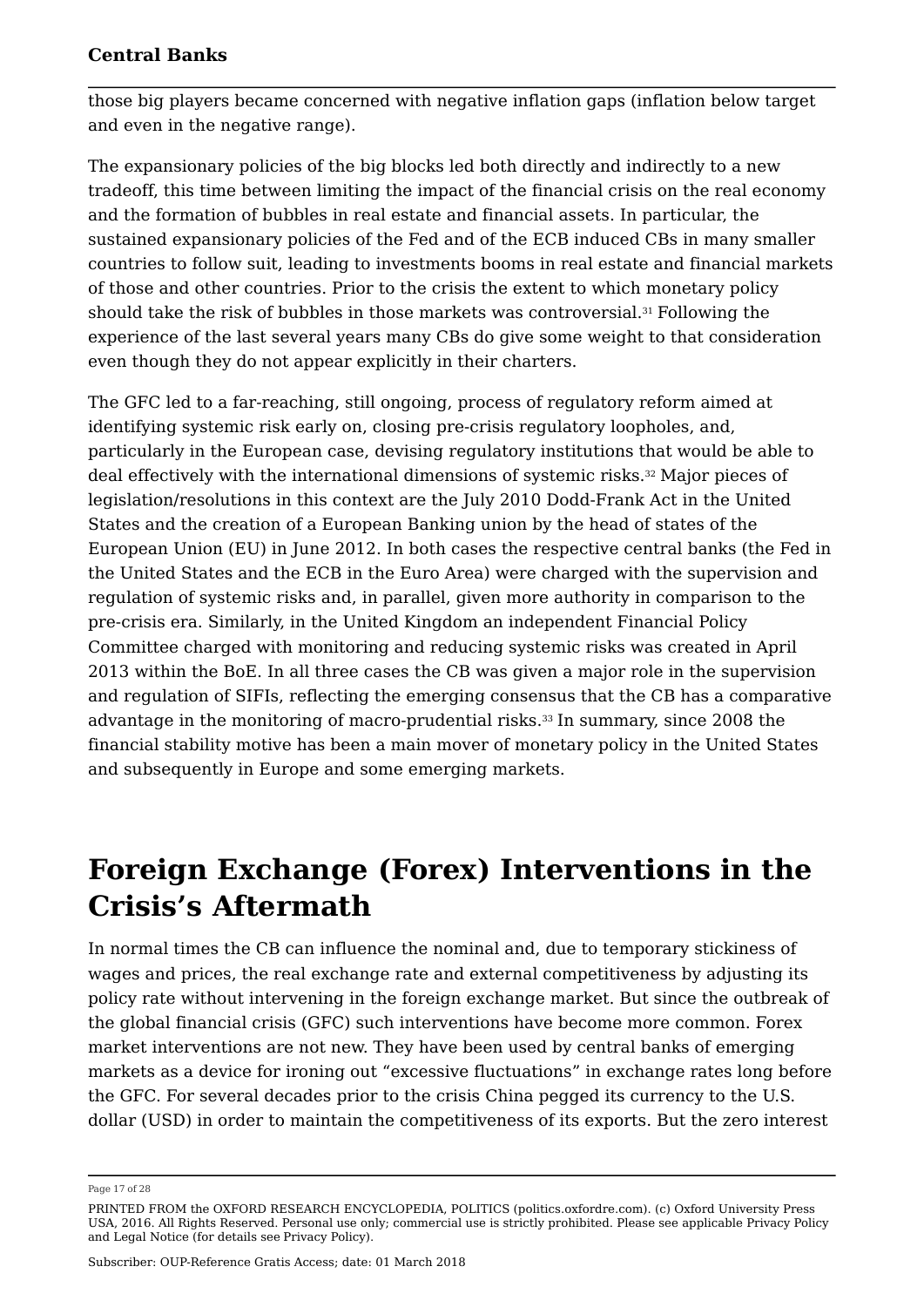rate and quantitative easing (QE) policies of the United States and, more recently, the European Central Bank (ECB) negative policy rate added a new dimension to such interventions.

To preserve their competitiveness, small open economies such as Switzerland, Israel, the Czech Republic, and a few others reacted to the expansionary monetary policies of the big blocks by lowering their policy rates, often in conjunction with forex interventions designed to stem the appreciation of their currencies. The potential importance of such interventions gradually increased as their policy rates approached the zero lower bound (ZLB). In small open economies an important transmission channel of monetary policy operates through the exchange rate. Once the ZLB is reached the relative importance of foreign exchange purchases as a device for moderation of appreciation rises. Some countries like Israel have initially used this instrument to build up forex reserves and occasionally to iron out excessive appreciation tendencies.

As of September 2011 the Swiss National Bank (SNB) introduced a one-sided peg on the Euro/SF exchange rate at 1.2 and effectively defended it till January 2015 when the ECB announced a large quantitative easing program. This policy led to a substantial increase in Switzerland's forex reserves, which, as of late 2015, were at a level similar to that of the country's GDP. The SNB's extreme reliance on forex interventions is directly related to the GFC. As a safe haven currency, the Swiss franc tended to appreciate during the frequent panics experienced during the GFC, eroding the competitiveness of Swiss exports. Having reached the ZLB relatively early, the SNB found it expedient to rely relatively heavily on forex interventions. It is notable that, once the ZLB is reached, the need to sterilize such interventions diminishes, implying that they become similar to the quantitative easing operations practiced by the Fed and the ECB. 34

### **Concluding Remarks and Open Issues**

Modern CBs in developed economies differ in many respects from their original 17thcentury ancestors. One fundamental difference is that during most periods prior to the 20th century a major function of CBs was to help finance governments' expenditures, while, excluding war times, modern CBs are prohibited from lending to government. On the other hand, although the instruments and the independence of CBs have changed a lot over time, their fundamental objectives during the last 200 years were and still are to safeguard the stability of the currency and of the financial system. In modern terms this translates into domestic as well as international price and financial stability.

During normal times price stability requires a commitment to limit the rate of growth of the money supply. Under the gold standard and some of its subsequent variations this commitment was implemented by the gold cover of currency in combination with the rarity of gold. Since the late 20th century, this commitment has been implemented by independent CBs whose main objective is to maintain price stability. Recognizing that,

Page 18 of 28

PRINTED FROM the OXFORD RESEARCH ENCYCLOPEDIA, POLITICS (politics.oxfordre.com). (c) Oxford University Press USA, 2016. All Rights Reserved. Personal use only; commercial use is strictly prohibited. Please see applicable Privacy Policy and Legal Notice (for details see Privacy Policy).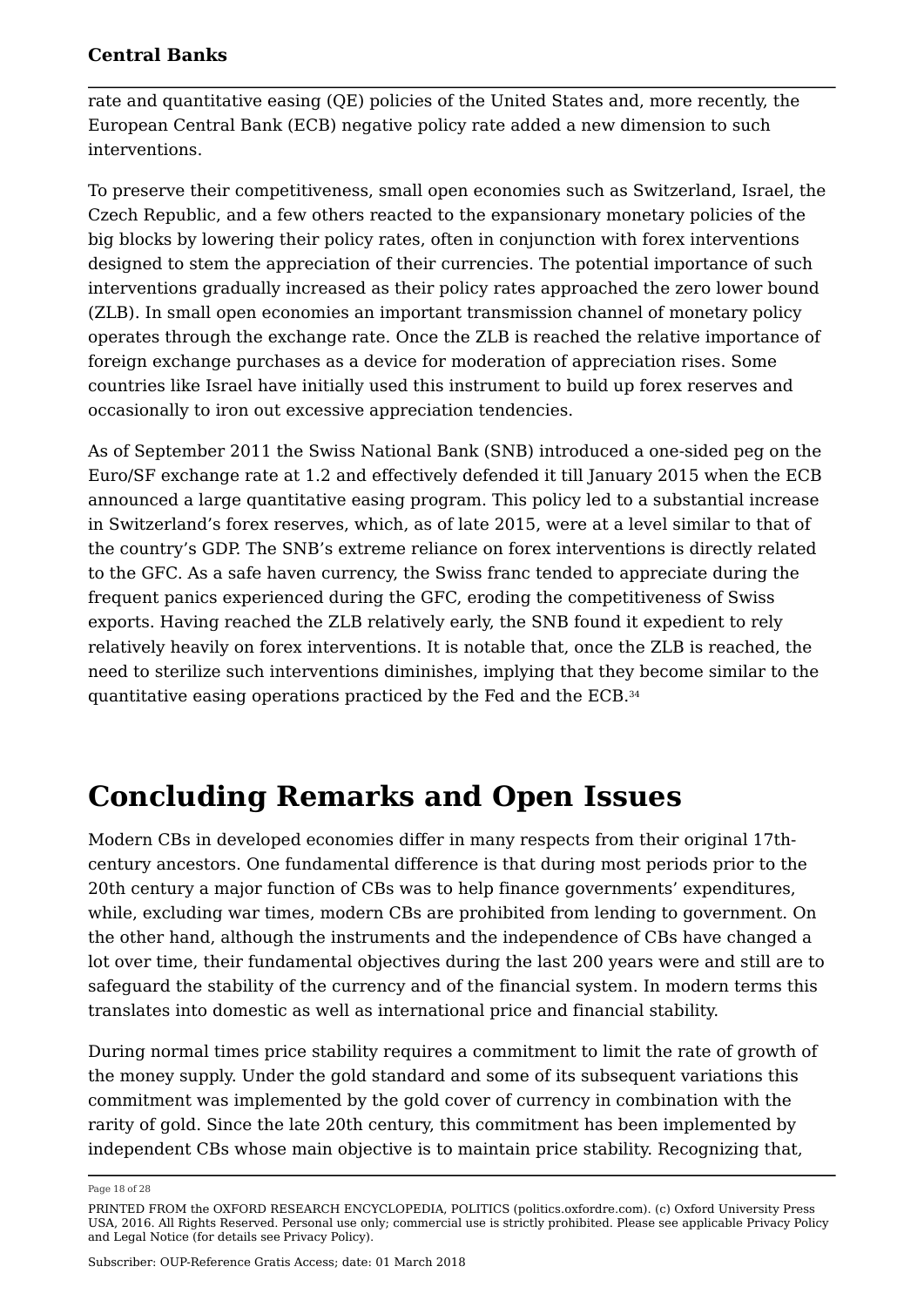due to price and wage stickiness, monetary policy can temporarily affect output, many modern CBs practice flexible inflation targeting (IT). By allowing CBs to converge toward the inflation target only gradually, this system makes it possible to attain long-term price stability while engaging in medium-term stabilization of economic activity.

During financial crises and widespread panics characterized by sudden extreme increases in the demand for liquidity, modern CBs act as firefighters by supplying large amounts of liquidity to the private sector. But, in their capacity as regulators, they are expected to monitor and regulate the financial system so as to prevent financial crises in the first place. $^{\rm 35}$  Recent evidence suggests that financial crises are more likely following substantial buildups of leverage (Borio & Drehmann, <sup>2009</sup>; Reinhart & Rogoff, <sup>2009</sup>; Shularick  $\&$  Taylor, 2012). On the other hand, credit buildup is an important financing bloodline for investment and growth. This creates a tradeoff between reducing the likelihood of crises and growth. More regulation reduces the likelihood of crises but also reduces credit for useful economic activities. As of yet there is no definite consensus about the optimal form and extent of regulation.

Being well aware of the fact that the Great Depression was aggravated by the reluctance of the Fed to act as a lender of last resort, Chairman Bernanke and the Federal Open Market Committee (FOMC) engaged in huge quantitative easing operations between Lehman's collapse and the end of 2014. Since 2015 the ECB has embarked on a similar path. Some policymakers and economists initially worried that this huge amount of liquidity would rekindle the fires of inflation. $^{\rm 36}$  But reality dispelled this view. Inflation in the United States has mostly been below the 2% internationally accepted target, and inflation in the Euro Area was even negative during 2015 and 2016. A basic reason for the tameness of inflation is a substantial and persistent post-crisis slowdown in credit growth along with a reluctance to use fiscal policy in order to revive the economy.<sup>37</sup> 37

In order to avert financial meltdowns, CBs and fiscal authorities in the United States, the United Kingdom, and some other countries had to bail out financial institutions. Bailouts confront monetary and fiscal policymakers with a tough tradeoff between letting a financial panic spread and planting the seeds of the next crisis by inducing moral hazard on the part of financial institutions. This dilemma is particularly acute in the case of systemically important financial institutions (SIFI), whose failure is more likely to spread to the entire financial system as was the case when the Fed and the U.S. Treasury reluctantly decided that they could not bail out Lehman Brothers in the absence of approval by Congress. $^{\scriptscriptstyle 38}$  Post-crisis new regulation attempts to ameliorate this tradeoff by requiring SIFI to prepare "living wills" that provide blueprints for the orderly disposition of their assets if needed.

Flexible inflation targeting requires that, without prejudice to long run price stability, CBs are supposed to engage in anticyclical monetary policy. One of the channels through which such a policy operates is the external competitiveness channel. In particular the CB is supposed to utilize expansionary monetary policy in order to raise external competitiveness by means of currency depreciation when the economy is depressed.

Page 19 of 28

PRINTED FROM the OXFORD RESEARCH ENCYCLOPEDIA, POLITICS (politics.oxfordre.com). (c) Oxford University Press USA, 2016. All Rights Reserved. Personal use only; commercial use is strictly prohibited. Please see applicable Privacy Policy and Legal Notice (for details see Privacy Policy).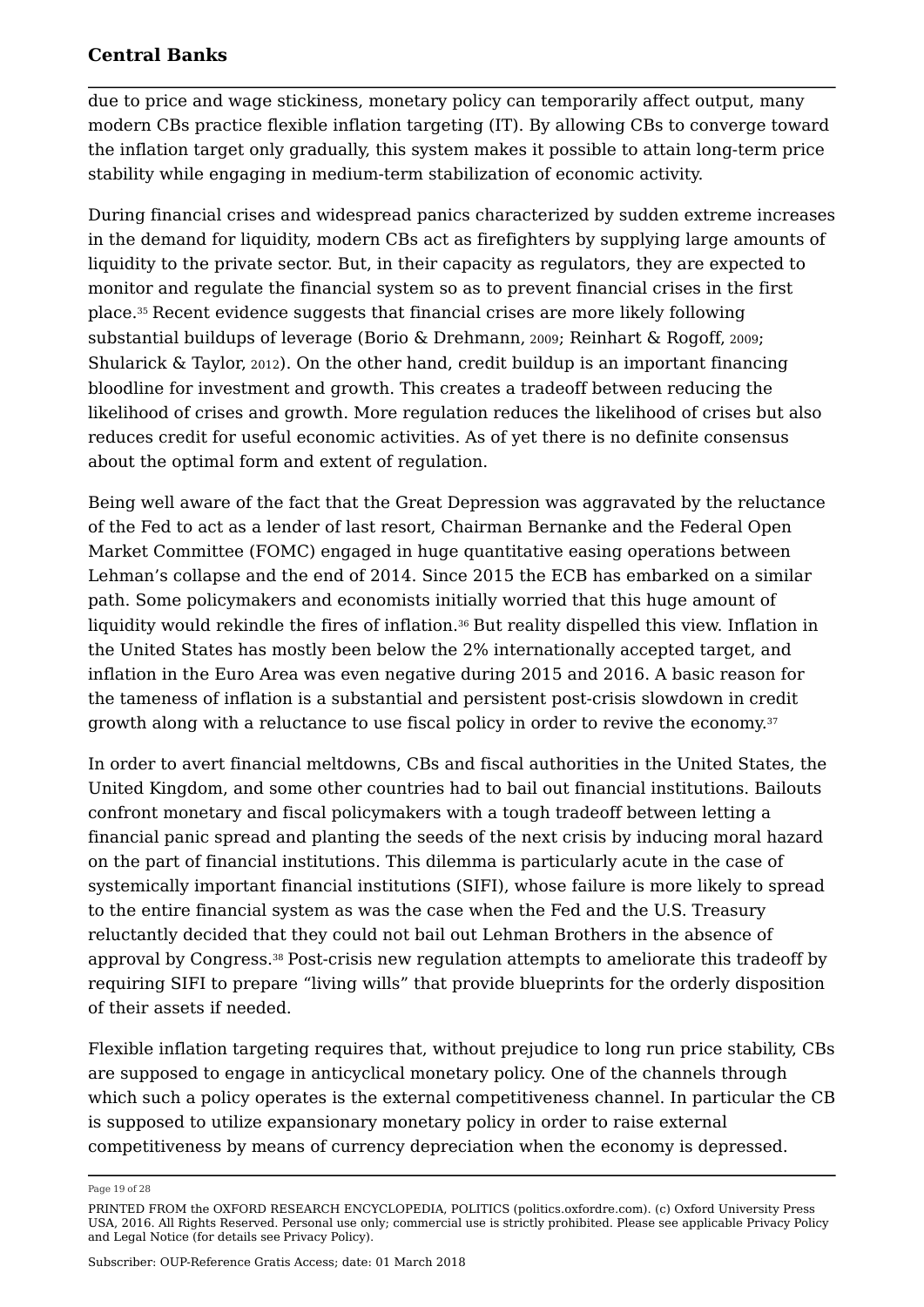When all CBs operate in this manner they at least partly neutralize each other's expansionary effects on domestic outputs and contribute jointly to a reduction of international trade. This mechanism, sometimes labeled "a currency war," bears a nonnegligible resemblance to the current policies of the many CBs whose interest rates are at the zero lower bound or even in the negative range. 39

More than a hundred years ago Wicksell (1936) coined the natural rate of interest concept. This is the real rate at which the economy operates at its potential level and prices are stable. The corresponding operational definition of the natural rate is the rate at which the output and inflation gaps are both zero. Given that it strives toward price and output stability, a flexible inflation targeter is equivalent to a CB that gradually aims to converge toward the natural rate.

Since the late 1990s, both long- and short-term riskless interest rates have been on a long downward trend that was reinforced by CBs' expansionary policy actions following the outbreak of the global financial crisis (Bean, Broda, Takatoshi, & Kroszner, <sup>2015</sup>). The increasing prevalence and persistence of negative rates raises the possibility that currently the natural rate is negative. Recent zero and even negative interest rates imply that the zero lower bound may interfere with CBs' ability to move their economies toward the natural rate. $^{40}$  If that is indeed the case, one way to avoid the problem is to release the constraint implied by the zero lower bound by credibly raising the inflation target. However it appears that, after the successful operation of the 2% inflation target regime during the great moderation period, most policymakers are reluctant to raise the inflation target.

### **References**

Bagehot, W. (1873). *Lombard Street: A description of the money market*. London: Henry S. King.

Bank of England. (1970). *Bank of England: History and functions*. London: Bank of England.

Barro, R., & Gordon, R. (1983). A positive theory of monetary policy in a natural rate model. *Journal of Political Economy*, *91*, 589–610.

Bean C., Broda, C., Takatoshi, I., & Kroszner, R. (2015, September). *Low for long? Causes and consequences of persistently low interest rates*. Geneva Reports on the World Economy, 17, ICMB and CEPR.

Bernanke, B. S. (1983). Non-monetary effects of the financial crisis in the propagation of the Great Depression. *American Economic Review*, *73*, 257–276.

Bordo, M., & Orphanides, A. (Eds.). (2013). *The great inflation: The rebirth of modern central banking*. Chicago: University of Chicago Press.

Subscriber: OUP-Reference Gratis Access; date: 01 March 2018

Page 20 of 28

PRINTED FROM the OXFORD RESEARCH ENCYCLOPEDIA, POLITICS (politics.oxfordre.com). (c) Oxford University Press USA, 2016. All Rights Reserved. Personal use only; commercial use is strictly prohibited. Please see applicable Privacy Policy and Legal Notice (for details see Privacy Policy).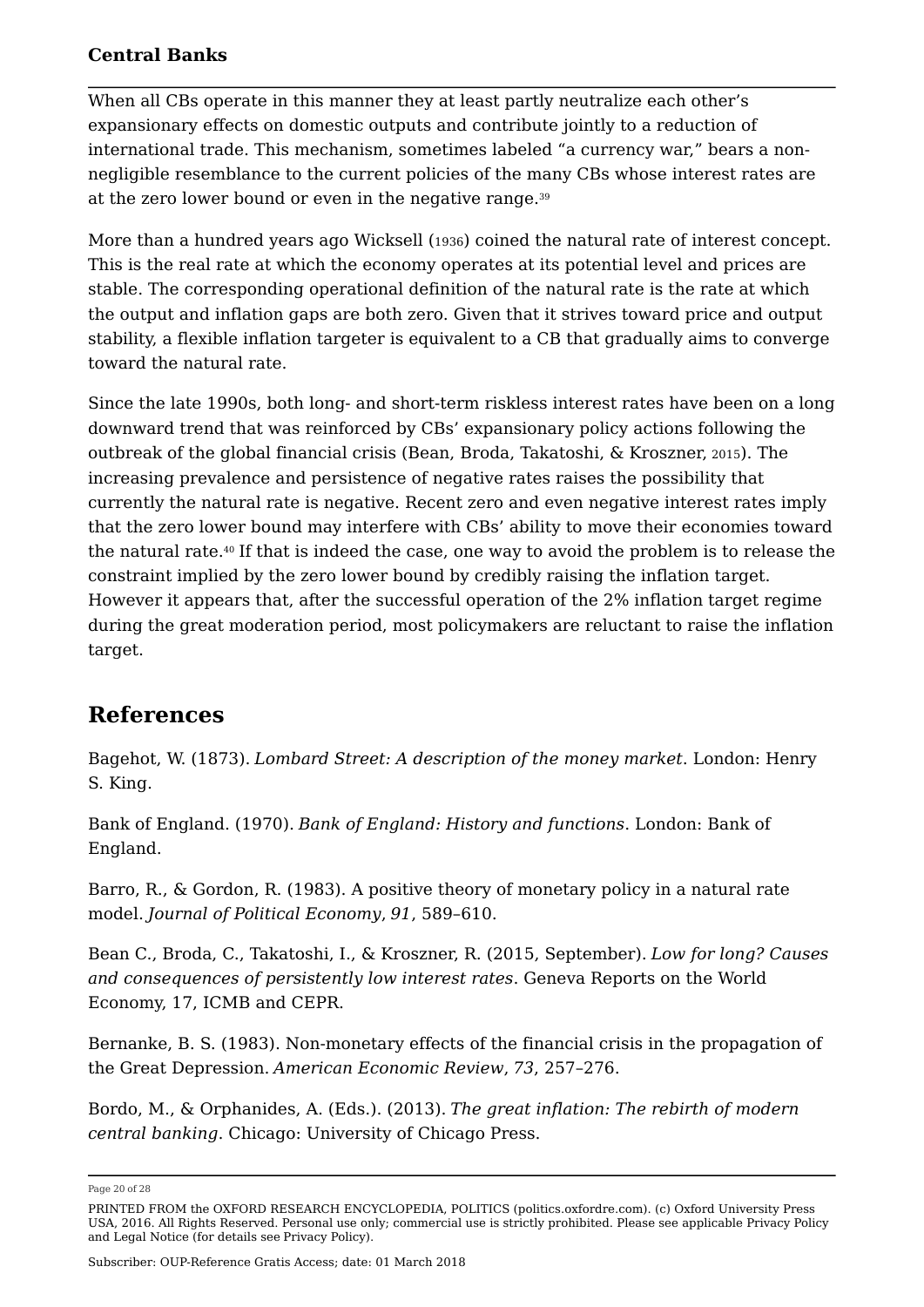Borio, C., & Drehmann, M. (2009, March). Assessing the risk of banking crises—revisited. *BIS Quarterly Review*, 29–46.

Bresciani-Turroni, C. (1937). *The economics of inflation: A study of currency depreciation in post war Germany*. London: George W. Allen and Irwin.

Clarida, R., Gali, J., & Gertler, M. (1999). The science of monetary policy: A new Keynesian perspective. *Journal of Economic Literature*, *37*, 1661–1707.

Cukierman, A. (1988). Rapid inflation—deliberate policy or miscalculation? *Carnegie Rochester Conference Series on Public Policy*, *29*.

Cukierman, A. (1998). *Central bank strategy, credibility and independence: Theory and evidence*. Cambridge, MA: MIT Press.

Cukierman, A. (2008). Central bank independence and monetary policymaking institutions—past, present and future. *European Journal of Political Economy*, *24*, 722– 736.

Cukierman, A. (2011). The Great Depression, the current crisis and old versus new Keynesian thinking: What have we learned and what remains to be learned? In A. Arnon, J. Weinblatt, & W. Young (Eds.), *Perspectives on Keynesian economics*. Berlin: Springer.

Cukierman, A. (2013a). **Monetary policy and institutions before, during and after the global financial crisis**. *Journal of Financial Stability*, *9*(3), 373–384.

Cukierman, A. (2013b). Regulatory reforms and the independence of central banks and financial supervisors. *SUERF Studies on States, Banks, and the Financing of the Economy*, (3), 121–134.

Cukierman, A. (2016a). Reflections on the natural rate of interest, its measurement, monetary policy and the zero lower bound. In E. Gnan & D. Masciandaro (Eds.), *Central banking and monetary policy: Which will be the new post-crisis normal?* SUERF Conference Proceedings 2016/4. Vienna, SUERF.

Cukierman, A. (2016b). *The political economy of US bailouts, unconventional monetary policy, credit arrest and inflation during the financial crisis*. CEPR DP 10349.

Cukierman, A., & Izhakian, Y. (2015). Bailout uncertainty in a microfounded general equilibrium model of the financial system. *Journal of Banking and Finance*, *52*, 160–179.

Cukierman, A., Kalaitzidakis, P., Summers, L., & Webb, S. (1993). Central bank independence, growth, investment and real rates. *Carnegie-Rochester Conference on Public Policy*.

Reprinted 1997 in S. C. W. Eijffinger (Ed.), *Independent central banks and economic performance*. International Library of Critical Writings in Economics Series. Cheltenham, U.K.: Edward Elgar.

Page 21 of 28

PRINTED FROM the OXFORD RESEARCH ENCYCLOPEDIA, POLITICS (politics.oxfordre.com). (c) Oxford University Press USA, 2016. All Rights Reserved. Personal use only; commercial use is strictly prohibited. Please see applicable Privacy Policy and Legal Notice (for details see Privacy Policy).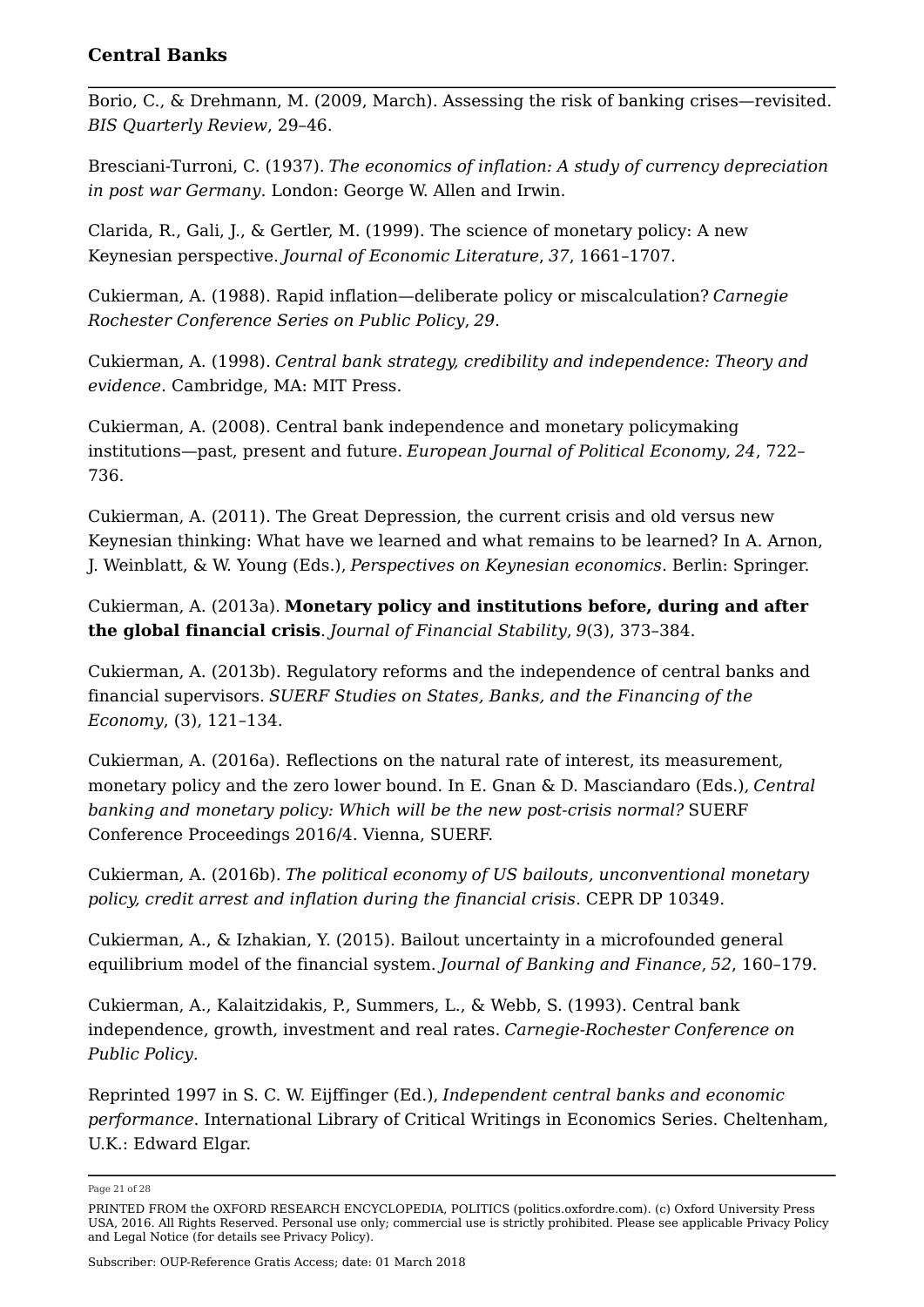Cukierman, A., Miller, G. P., & Neyapti, B. (2002). Central bank reform, liberalization and inflation in transition economies: An international perspective. *Journal of Monetary Economics*, *49*, 237–264.

Curdia, V. (2015, October 12). Why so slow? A gradual return for interest rates. *Federal Reserve Bank of San Francisco Economic Letter*.

Debelle, G., & Fischer, S. (1994). How independent should a central bank be? In J. Fuhrer (Ed.), *Goals, guidelines and constraints facing monetary policymakers*. Proceedings of a conference at North Falmouth, MA. Boston: Federal Reserve Bank.

Eichengreen, B. (1992). *Golden fetters: The gold standard and the Great Depression, 1919–1939*. New York: Oxford University Press.

Einzig, P. (1932). *Montagu Norman: A study in financial statesmanship*. London: Kegan, Trench, Trubner.

Engdahl, W. (2002). **Finance after WWI: The Bank of England and the federal reserve system**. *Jahrgang InternetAusgabe*, *36*.

Friedman, M. (1968). The role of monetary policy. *American Economic Review*, *58*, 1–17.

Friedman, M., & Schwartz, A. (1963). *A monetary history of the United States: 1867– 1960*. Princeton, NJ: Princeton University Press.

Gali, J. (2008). *Monetary policy, inflation and the business cycle: An introduction to the new-Keynesian framework*. Princeton, NJ: Princeton University Press.

Garber, P. (1993). **The collapse of the Bretton Woods fixed exchange rate system**. In M. Bordo & B. Eichengreen (Eds.), *A retrospective on the Bretton Woods System: Lessons for international monetary reform* (pp. 461–494). Chicago: University of Chicago Press.

Goodhart, C. (2001). What weight should be given to asset prices in the measurement of inflation? *Economic Journal*, *111*, F335–356.

Goodhart, C. (2010). *The regulatory response to the financial crisis*. Cheltenham, U.K.: Edgar Elgar.

Goodhart, C., & Tsomocos, D. (2012). *The challenge of financial stability: A new model and its applications*. Cheltenham, U.K.: Edward Elgar.

Gutierrez, E. (2003, March). *Inflation performance and constitutional central bank independence: Evidence from Latin America and the Caribbean*. IMF Working Paper 03/53.

Irwin, D. (2010, November). *Did France cause the Great Depression?* Manuscript, Dartmouth College.

Page 22 of 28

PRINTED FROM the OXFORD RESEARCH ENCYCLOPEDIA, POLITICS (politics.oxfordre.com). (c) Oxford University Press USA, 2016. All Rights Reserved. Personal use only; commercial use is strictly prohibited. Please see applicable Privacy Policy and Legal Notice (for details see Privacy Policy).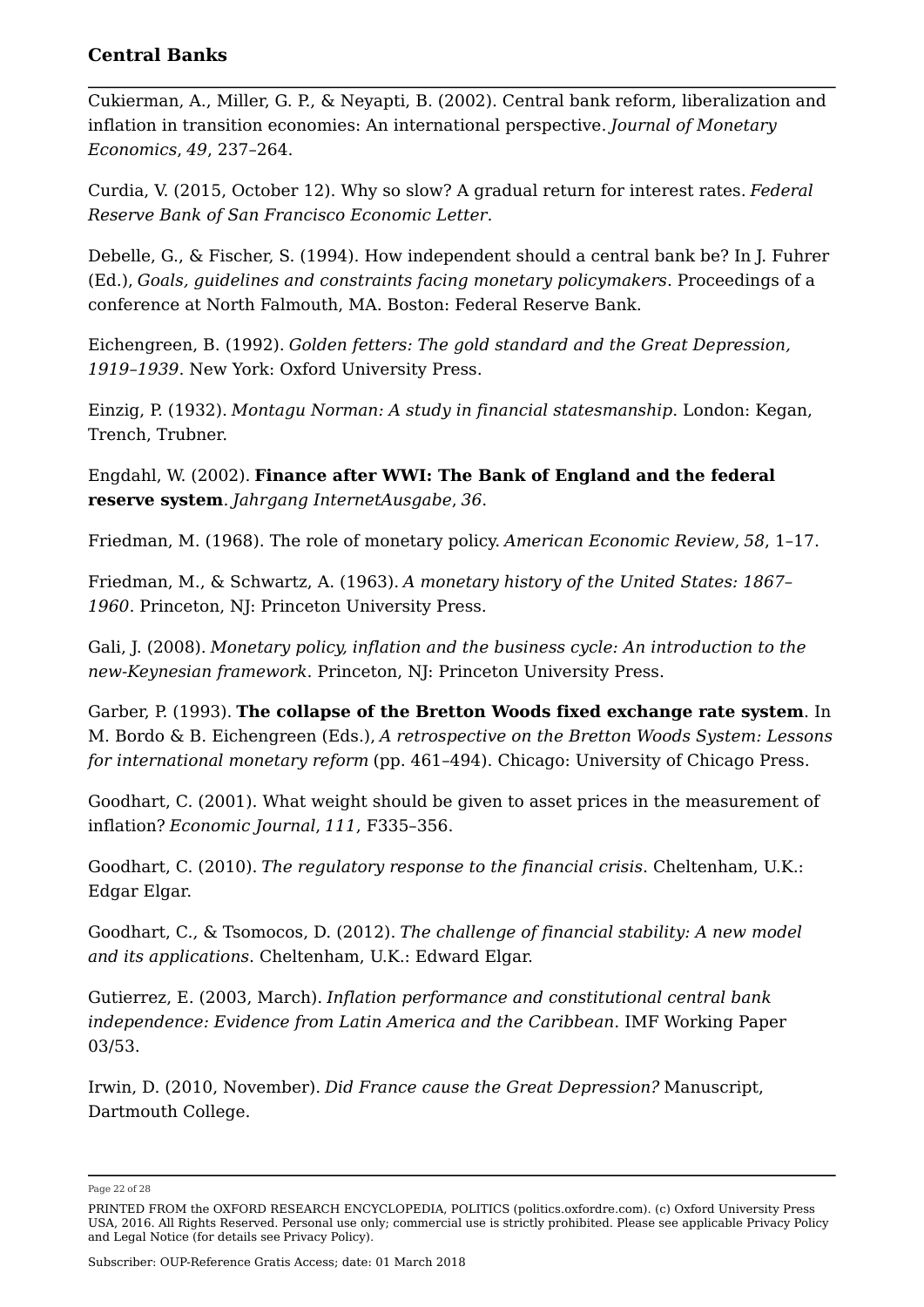Issing, O. (2012, May). *Central banks—paradise lost*. Mayekawa Lecture, Institute for Monetary and Economic Studies, Bank of Japan, Tokyo.

Holtfrerich, C. L. (1986). *The German inflation: 1914–1923*. Berlin: Walter de Gruyter.

Humphrey, T. M. (2010). Lender of last resort: What it is, whence it came and why the Fed isn't it. *Cato Journal*, *30*(2).

Kydland, F., & Prescott, E. (1977). Rules rather than discretion: The inconsistency of optimal plans. *Journal of Political Economy*, *85*, 473–492.

Laubach, T., & Williams, J. (2015, October). *Measuring the natural rate of interest redux*. Working Paper 2015–16. Federal Reserve Bank of San Francisco.

Laurens, B., Arnone, M., & Segalotto, J. F. (2009). *Central bank independence, accountability, and transparency: A global perspective*. Washington, DC: International Monetary Fund.

Lucas, R., Jr. (1972). Expectations and the neutrality of money. *Journal of Economic Theory*, *4*(2), 103–124.

Lucas, R., Jr. (1973). Some international evidence on output-inflation tradeoffs. *American Economic Review*, *67*, 326–334.

Masciandaro, D., & Volpicella, A. (2016). Macro prudential governance and central banks: Facts and drivers. *Journal of International Money and Finance*, *61*, 101–119.

Maxfield, S. (1998). *Gatekeepers of growth: The international political economy of central banking in developing countries*. Princeton, NJ: Princeton University Press.

Meltzer, A. (2003). *A history of the Federal Reserve, Volume 1: 1913–1951*. Chicago: University of Chicago Press.

Phelps, E. S. (1967). Phillips curves, expectations of inflation and optimal unemployment over time. *Economica*, *34*(135), 254–281.

Phelps, E. S. (1968). Money-wage dynamics and labor-market equilibrium. *Journal of Political Economy*, *76*, 678–711.

Phillips, A. W. (1958). The relation between unemployment and the rate of change of money wages in the UK, 1861–1957. *Economica*, *25*, 283–299.

Reinhart, C., & Rogoff, K. (2009). *This time is different: Eight centuries of financial folly*. Princeton, NJ: Princeton University Press.

Samuelson, P., & Solow, R. (1960). Analytical aspects of anti-inflation policy. *Papers and Proceedings of the American Economic Association*, *50*, 177–194.

Page 23 of 28

PRINTED FROM the OXFORD RESEARCH ENCYCLOPEDIA, POLITICS (politics.oxfordre.com). (c) Oxford University Press USA, 2016. All Rights Reserved. Personal use only; commercial use is strictly prohibited. Please see applicable Privacy Policy and Legal Notice (for details see Privacy Policy).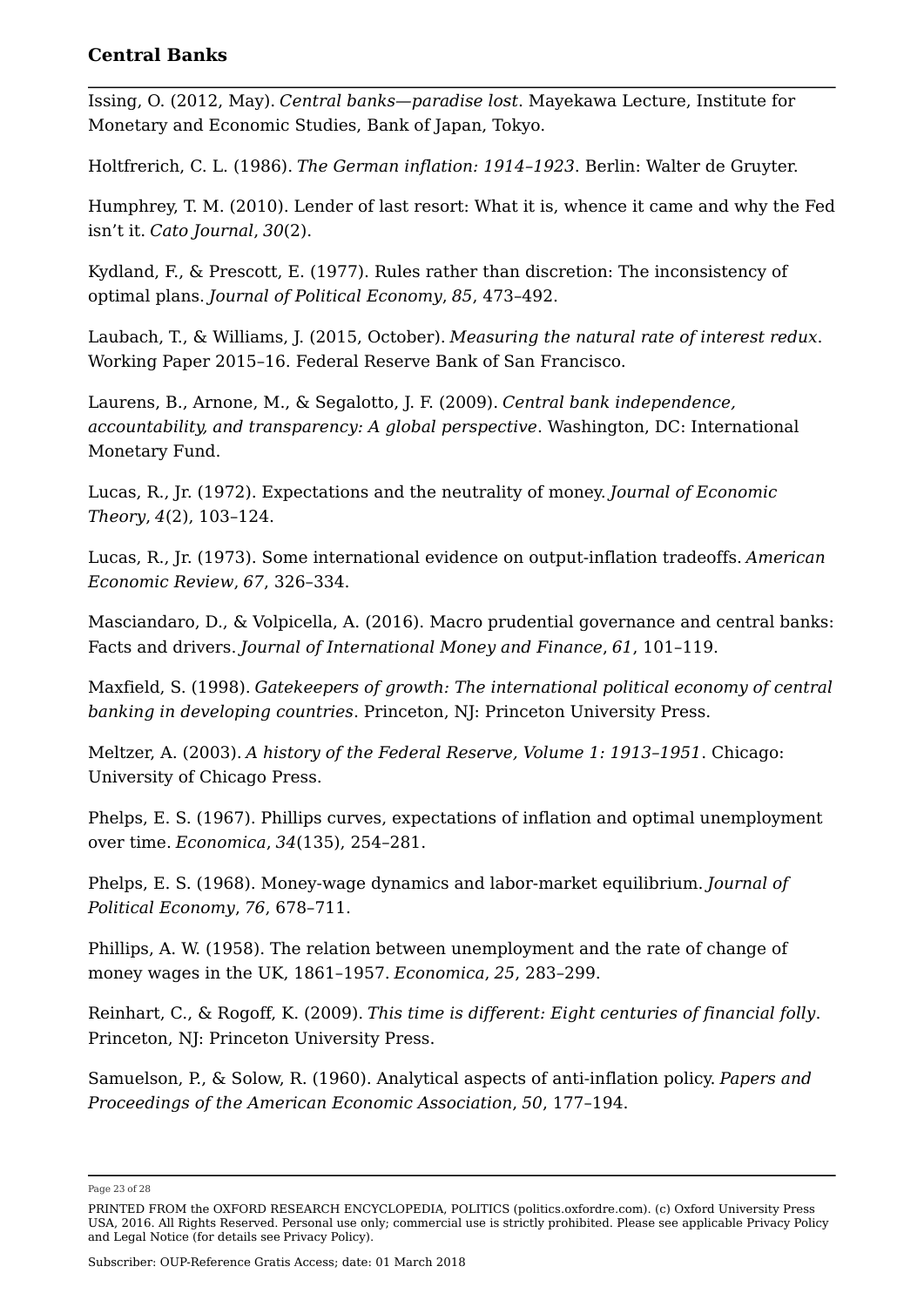Shularick, M., & Taylor, A. (2012). Credit booms gone bust: Monetary policy, leverage, cycles, and financial crises, 1870–2008. *American Economic Review*, *102*(2), 1029–1061.

Taylor, J. (1993). Discretion versus policy rules in practice. *Carnegie-Rochester Conference Series on Public Policy*, *39*, 195–214.

Taylor, J., & Wieland, V. (2016, May). Finding the equilibrium real interest rate in a fog of policy deviations. CEPR DP 11264.

Timberlake, R. (2008). **Federal Reserve System**. *Concise Encyclopedia of Economics* (2d ed.).

Triffin, R. (1960). *Gold and the dollar crisis*. New Haven, CT: Yale University Press.

Wetterberg, G. (2009). *Money and power: From Stockholm's Banco 1656 to Sveriges Riksbank today*. Stockholm: Sveriges Riksbank.

Wicksell, K. (1936). *Interest and prices*. London: Macmillan.

Woodford, M. (2003). *Interest and prices: Foundations of a theory of monetary policy*. Princeton, NJ: Princeton University Press.

### **Notes:**

(1.) Details on the early histories of the BoE, the Riksbank, and the Federal Reserve appear in *The Bank of England: History and Functions* (1970), Wetterberg (2009), and Meltzer (2003).

(2.) Details appear in Cukierman (2016b).

(3.) Detailed factual accounts of the German hyperinflation appear in Bresciani Turroni (1937) and in Holtfrerich (1986). Cukierman (1988) documents the German government's reliance on seignorage revenues and provides a political economy explanation for this tendency.

(4.) This tradeoff may disappear in the aftermath of financial crises like the recent subprime crisis, during which the equity capital of many financial institutions is wiped out. Thus the monetary injections of the Federal Reserve and the U.S. Troubled Assets Relief Program (TARP) program enacted in October 2008 prevented further failures of financial institutions without triggering inflation. This is discussed in some detail later. But, excluding episodes of financial crises, sustained use of the inflation tax to finance the budget invariably leads to inflation.

(5.) The drive toward CBI is discussed later.

Page 24 of 28

PRINTED FROM the OXFORD RESEARCH ENCYCLOPEDIA, POLITICS (politics.oxfordre.com). (c) Oxford University Press USA, 2016. All Rights Reserved. Personal use only; commercial use is strictly prohibited. Please see applicable Privacy Policy and Legal Notice (for details see Privacy Policy).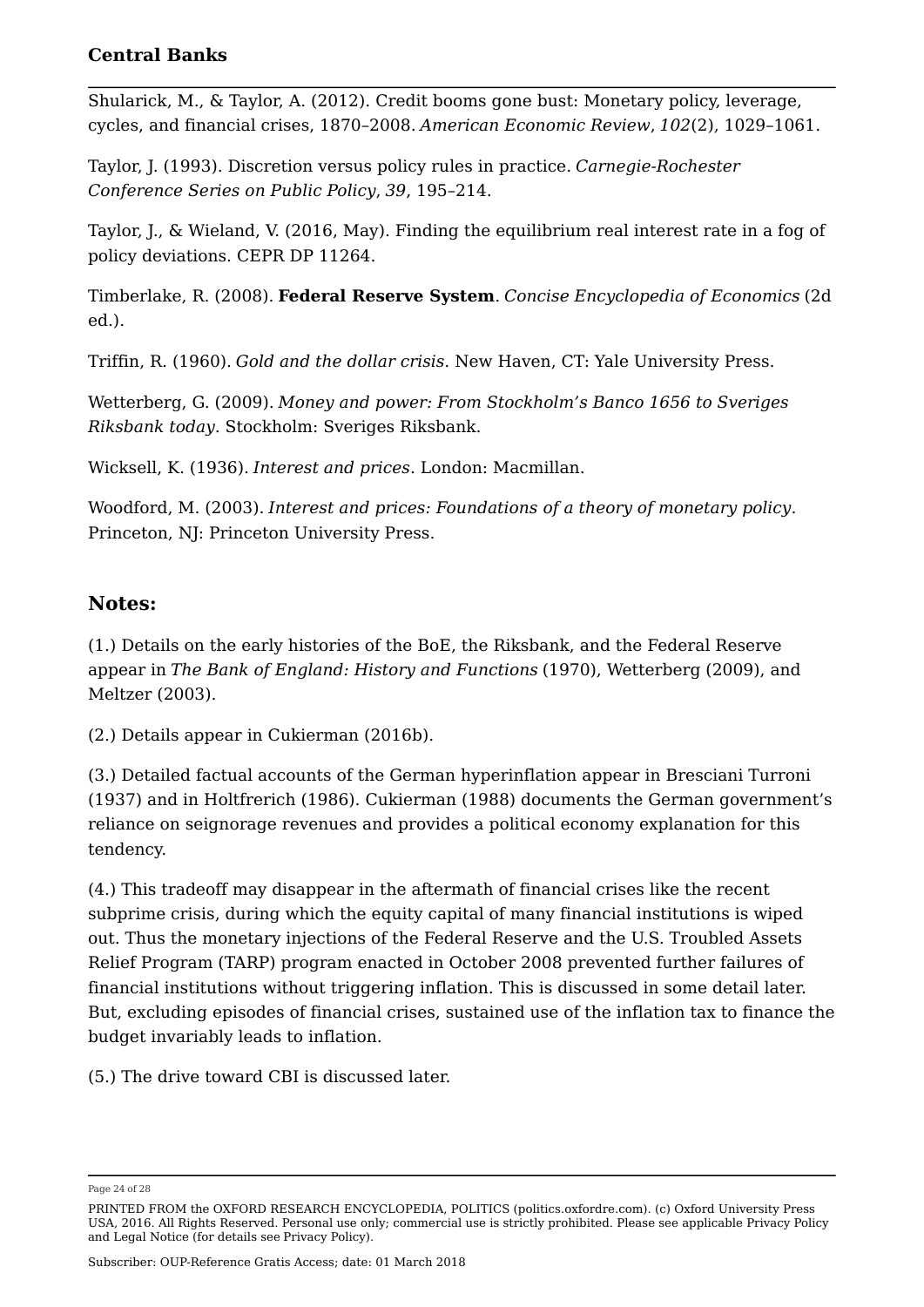(6.) A colorful account of the economic and political role Montagu Norman, who was governor of the Bank of England between 1920 and 1944, played in the formation of the gold exchange standard and in attempts to avert some of the financial panic at the start of the Great Depression appear in Einzig (1932).

(7.) By the late 1920s, the Federal Reserve had almost hit the limit of allowable credit that could be backed by the gold in its possession. If gold could not be legally owned, then it could not be legally redeemed and would, therefore, not constrain the central bank's notes issue.

(8.) A comprehensive treatise of the role of gold during the Great Depression appears in Eichengreen (1992).

(9.) A single country or a small group of countries can improve their competitive positions by means of devaluations. Conventional wisdom is that this device cannot be simultaneously used by all countries because the competition-enhancing effect of devaluation by each country is offset by the devaluations of all the others. On the other hand, under the strict rules of the gold standard, devaluations against gold by all countries raise the value of gold. This stimulates additional gold production and operates in the opposite direction by raising world money supply and aggregate demand. But this money supply response does not necessarily operate under a system of fixed pegs that are not tied to gold unless all or most of the national central banks decide to raise their money supplies in a coordinated manner.

(10.) In the immediate aftermath of the war, the share of the United States in world GDP was about 50%.

(11.) The primary designers of the system were John Maynard Keynes, of the United Kingdom, and Harry Dexter White, the chief international economist of the U.S. Treasury Department. Keynes's plan was to establish a global central bank. White's plan limited the powers and resources of each country. In the end, the adopted plan took ideas from both, leaning more toward White's plan.

(12.) This conflict, also known as Triffin's dilemma, was first pointed out by Robert Triffin. Details appear in Triffin (1960) and Garber (1993).

(13.) A brief history of the RBI appears online.

(14.) This section and the following two sections partially draw on Cukierman (2008).

(15.) Conservativeness and independence are not identical. Higher conservativeness means that the importance given to price stability relative to other objectives is higher. Higher independence means that the CB is less dependent on government in decisions about the setting of its instruments, financial matters, and internal appointments. In addition, the prohibition on directly lending to government is stronger.

Page 25 of 28

PRINTED FROM the OXFORD RESEARCH ENCYCLOPEDIA, POLITICS (politics.oxfordre.com). (c) Oxford University Press USA, 2016. All Rights Reserved. Personal use only; commercial use is strictly prohibited. Please see applicable Privacy Policy and Legal Notice (for details see Privacy Policy).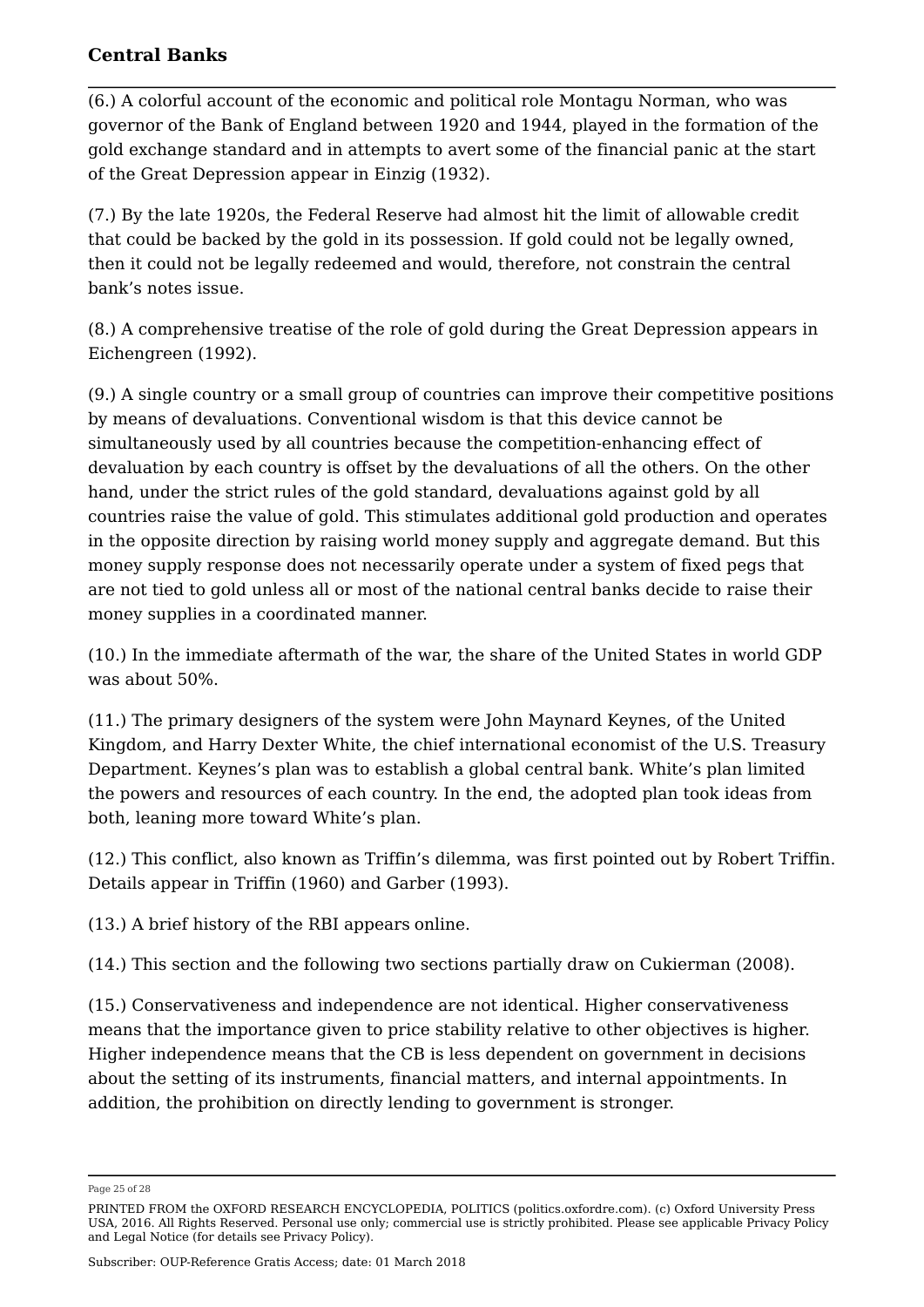(16.) Detailed discussions of the GI and its stabilization appear in Bordo and Orphanides (2013).

(17.) The ECB started to operate in January 1999.

(18.) Detailed accounts of the CBI revolution in the former socialist economies and in Latin America appear, respectively, in Cukierman, Miller, and Neyapti (2002) and Gutierrez (2003). More recent global evidence on CBI appears in Laurens, Arnone, and Segalotto (2009).

(19.) The classic reference on the distinction between instrument and goal independence is Debelle and Fischer (1994). In a few cases like the European Central Bank and the Banco Central de Chile, the bank is even given some limited goal independence in the sense that it is free to determine its own inflation target.

(20.) Empirical evidence on the relation between growth and CBI appears in Cukierman, Kalaitzidakis, Summers, and Webb (1993).

(21.) A recent detailed account of the inflation of the 1970s and of its stabilization appears in Bordo and Orphanides (2013).

(22.) An exposition of the inflation bias hypothesis appears inter alia in chapter 3 of Cukierman (1998).

(23.) The United Kingdom introduced IT at the beginning of the 1990s. Although it formally introduced IT only in 2012, U.S. monetary policy was implicitly adhering to such a system already under Chairman Greenspan.

(24.) This section and the next two sections partially draw on Cukierman (2013a).

(25.) The real rate is defined as the nominal rate of interest for a given maturity minus expected inflation for the same maturity.

(26.) Bernanke took the work of Friedman and Schwartz (1963) as a point of departure but he stressed credit, rather than money, contraction as the main culprit. Although those two nominal stocks normally move together this is not necessarily the case during panics and banking failures.

(27.) Reduction of the CB short-term interest rate below zero is limited by the fact that in the negative range the public has an incentive to convert its deposits with banks into cash. Quantitative easing refers to operations in which the CB injects liquidity into the economy by buying securities on the open market.

(28.) PIIGS refers to Portugal, Ireland, Italy, Greece, and Spain.

(29.) Up to that time the ECB injected liquidity mainly via direct term loans to the banking system rather than through quantitative easing operations in which the CB buys securities on the open market.

Page 26 of 28

PRINTED FROM the OXFORD RESEARCH ENCYCLOPEDIA, POLITICS (politics.oxfordre.com). (c) Oxford University Press USA, 2016. All Rights Reserved. Personal use only; commercial use is strictly prohibited. Please see applicable Privacy Policy and Legal Notice (for details see Privacy Policy).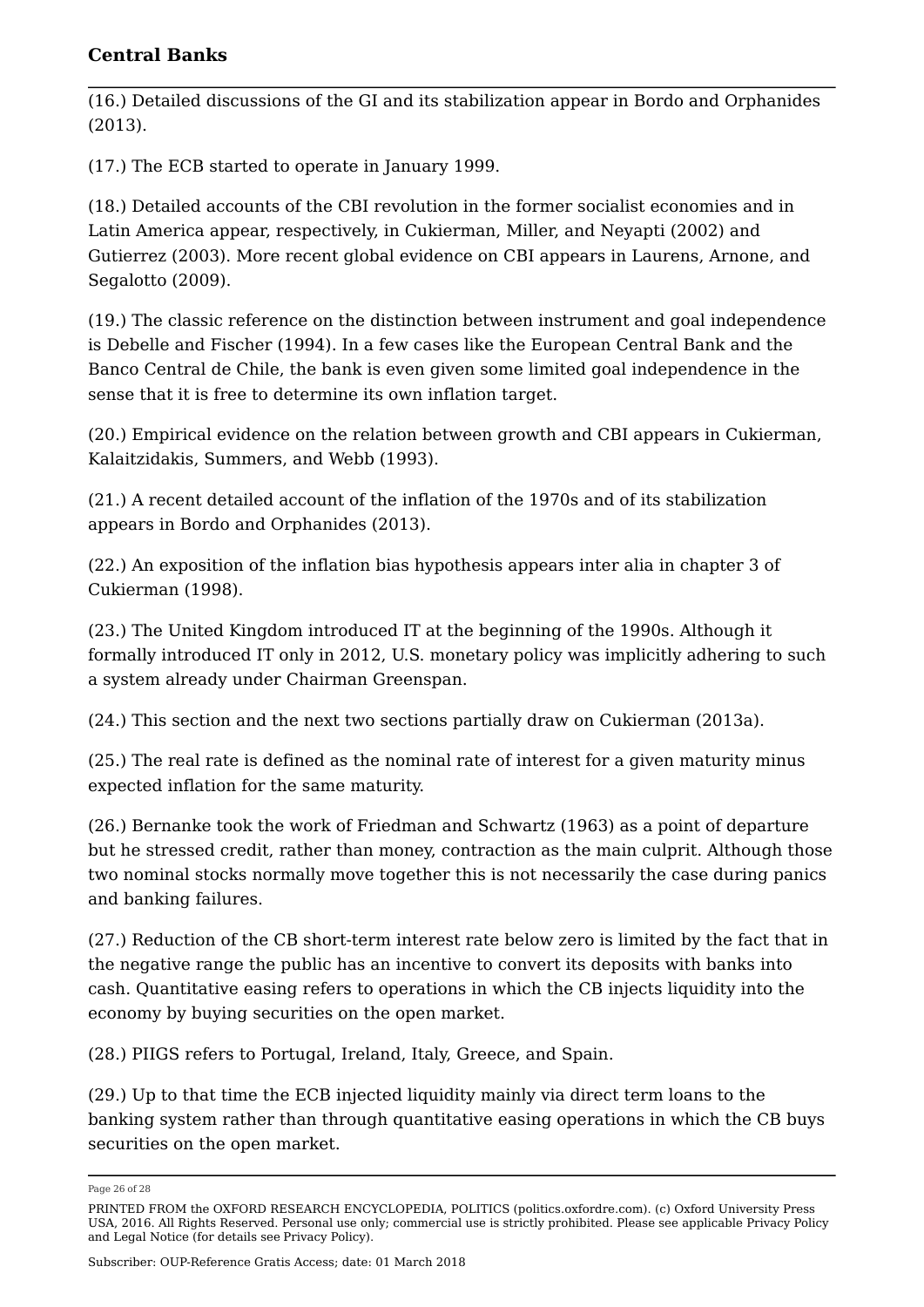(30.) As is the case with CBs, the independence of financial regulators from political and private interests is an important public good (Cukierman, 2013b).

(31.) A pre-crisis discussion of this issue appears in Goodhart (2001).

(32.) Goodhart (2010) contains an early account of those reforms.

(33.) A post-crisis academic treatment of financial regulation appears in Goodhart and Tsomocos (2012).

(34.) In the presence of sterilization the CB offsets the impact of forex intervention on the monetary base by open market operations. In normal times sterilization is used to avoid conflicts between the interest rate policy of the CB and its intervention policy. However, once the policy rate becomes stuck at the ZLB this conflict is attenuated because the target interest rate of the CB is below the ZLB in the first place.

(35.) Obviously, because the CB is usually not the only regulator, this statement refers only to those parts of the financial system that are regulated by the CB. Masciandaro and Volpicella (2016) document the substantial cross-country variation in regulatory institutions.

(36.) A notable example is Issing (2012).

(37.) Cukierman (2016b) attributes this slowdown mostly to a reluctance to lend on the part of banks in spite of huge excess reserves and discusses reasons for this reluctance.

(38.) Cukierman (2016b) discusses the political economy behind this decision. Cukierman and Izhakian (2015) argue that the decision not to bail out Lehman after bailing out a number of other financial institutions substantially aggravated the simmering crisis by raising bailout uncertainty.

(39.) This is reminiscent of the competitive devaluations with respect to gold during the Great Depression. A fuller discussion of the similarities and differences between monetary policy responses during the recent crisis and the Great Depression appears in Cukierman (2011).

(40.) Estimates by Laubach and Williams (2015) and Curdia (2015) imply that, since the outbreak of the crisis, the natural rate has been in the negative range more frequently than in the past and that this is likely to persist. A critical appraisal of those results appears in Taylor and Wieland (2016) and in Cukierman (2016a).

#### **Alex Cukierman**

School of Economics, Interdisciplinary Center, Tel-Aviv University

Page 27 of 28

PRINTED FROM the OXFORD RESEARCH ENCYCLOPEDIA, POLITICS (politics.oxfordre.com). (c) Oxford University Press USA, 2016. All Rights Reserved. Personal use only; commercial use is strictly prohibited. Please see applicable Privacy Policy and Legal Notice (for details see Privacy Policy).